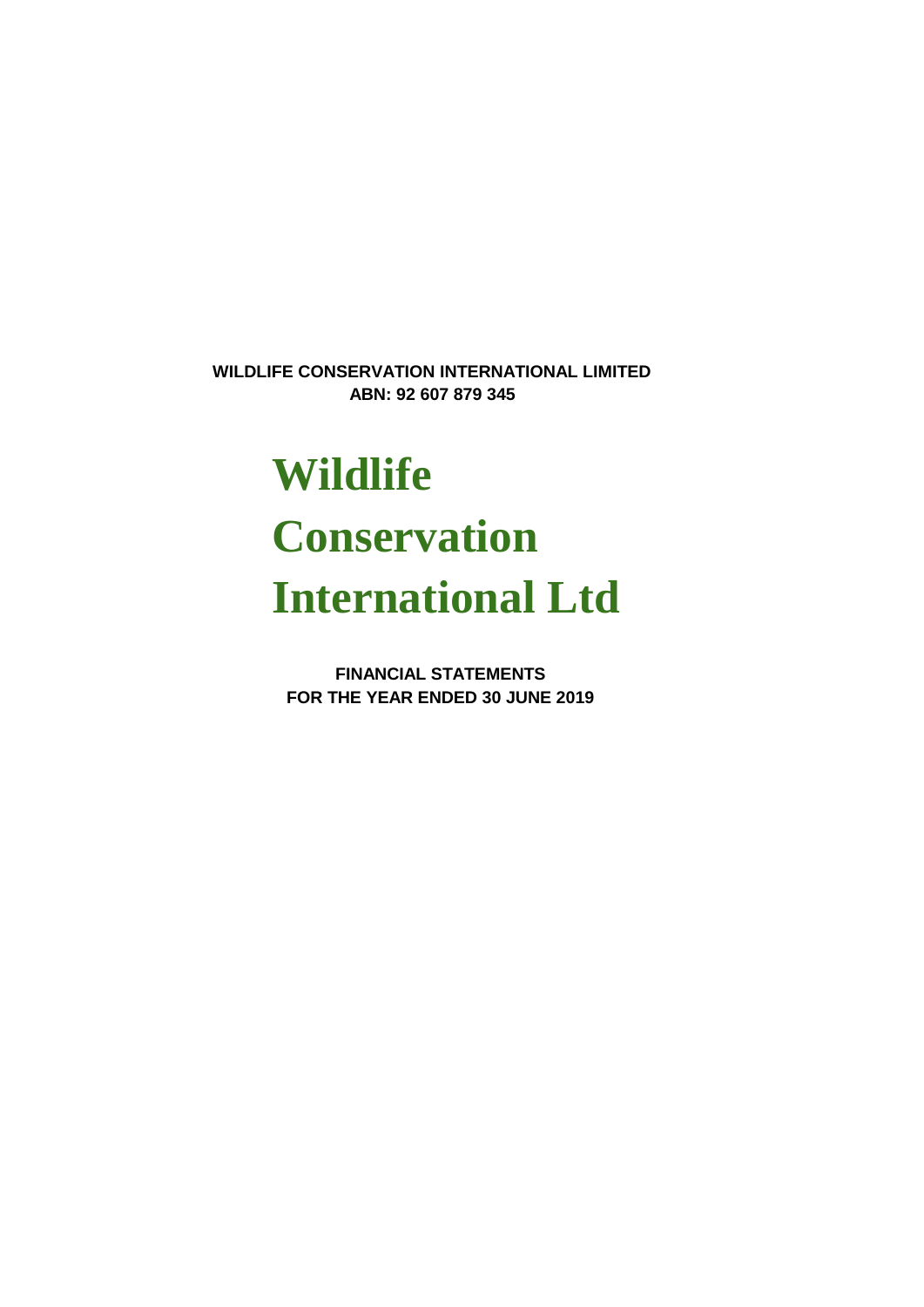## **CONTENTS**

# **Page No.**

| Statement of Profit or Loss and Other Comprehensive Income |    |
|------------------------------------------------------------|----|
| <b>Statement of Financial Position</b>                     | 2  |
| Statement of Changes in Equity                             | 3  |
| <b>Statement of Cash Flows</b>                             | 4  |
| Notes to the Financial Statements                          | 5  |
| Detailed Income & Expenditure Statement                    | 20 |
| Statement by Members of the Committee                      | 31 |
| Independent Auditor's Report                               | 32 |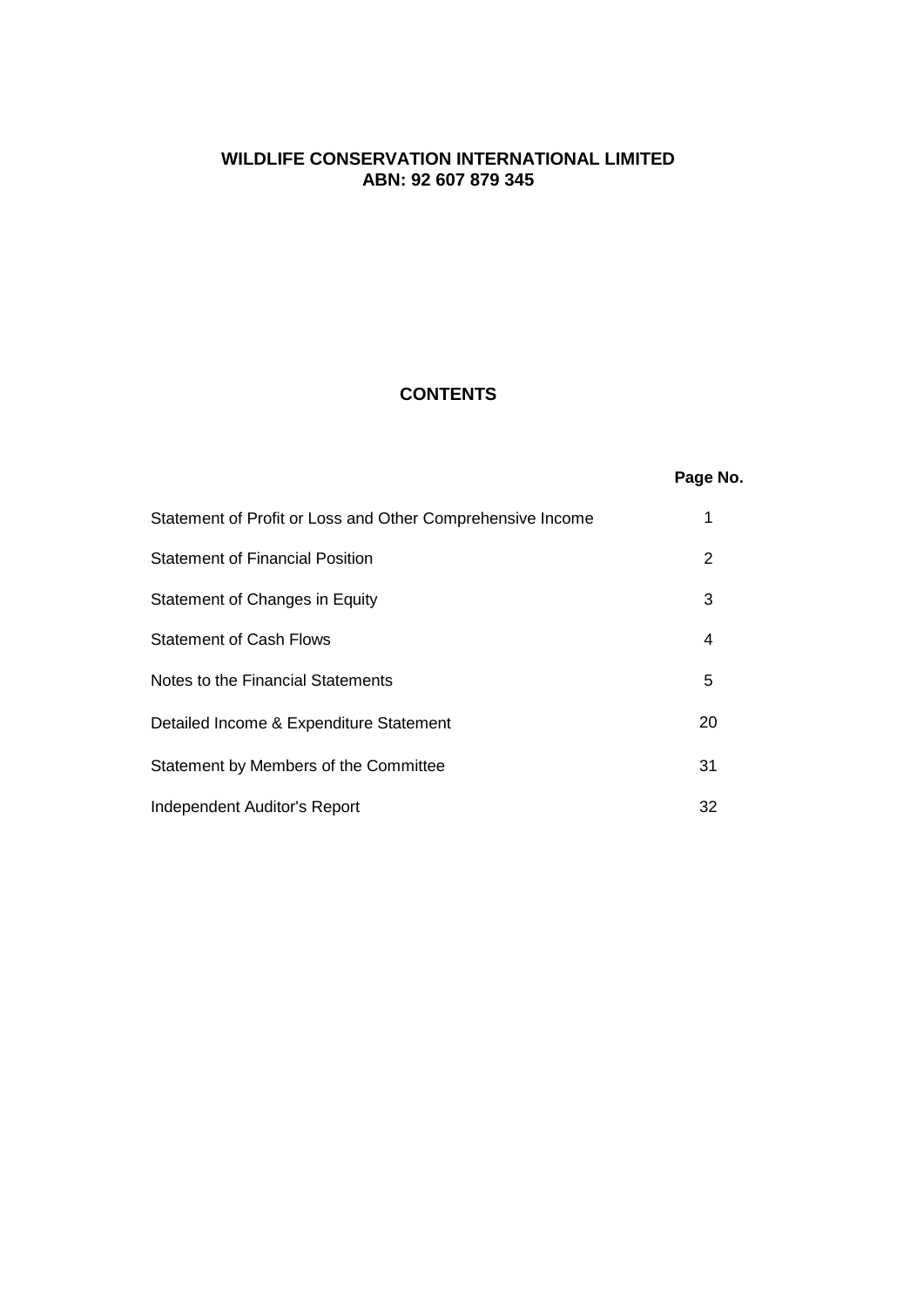# **STATEMENT OF PROFIT OR LOSS AND OTHER COMPREHENSIVE INCOME FOR THE YEAR ENDED 30 JUNE 2019**

|                                            |              | 2019        | 2018        |
|--------------------------------------------|--------------|-------------|-------------|
|                                            | <b>Note</b>  | \$          | \$          |
| Revenue                                    | $\mathbf{2}$ | 5,285,087   | 3,703,965   |
| Other Income                               |              |             |             |
| Cost of Sales                              |              | (1,006,657) | (1,052,586) |
| <b>TOP Expenses</b>                        |              | (39, 455)   | (35,123)    |
| <b>Payroll Expenses</b>                    |              | (717, 523)  | (605,934)   |
| <b>Project Spending</b>                    |              | (2,202,073) | (1,735,076) |
| <b>Current year surplus</b>                |              | 1,319,379   | 275,235     |
| Other comprehensive income                 |              |             |             |
| Total comprehensive income for the year    |              | 1,319,379   | 275,235     |
| Total comprehensive income attributable to |              |             |             |
| members of the entity                      |              | 1,319,379   | 275,235     |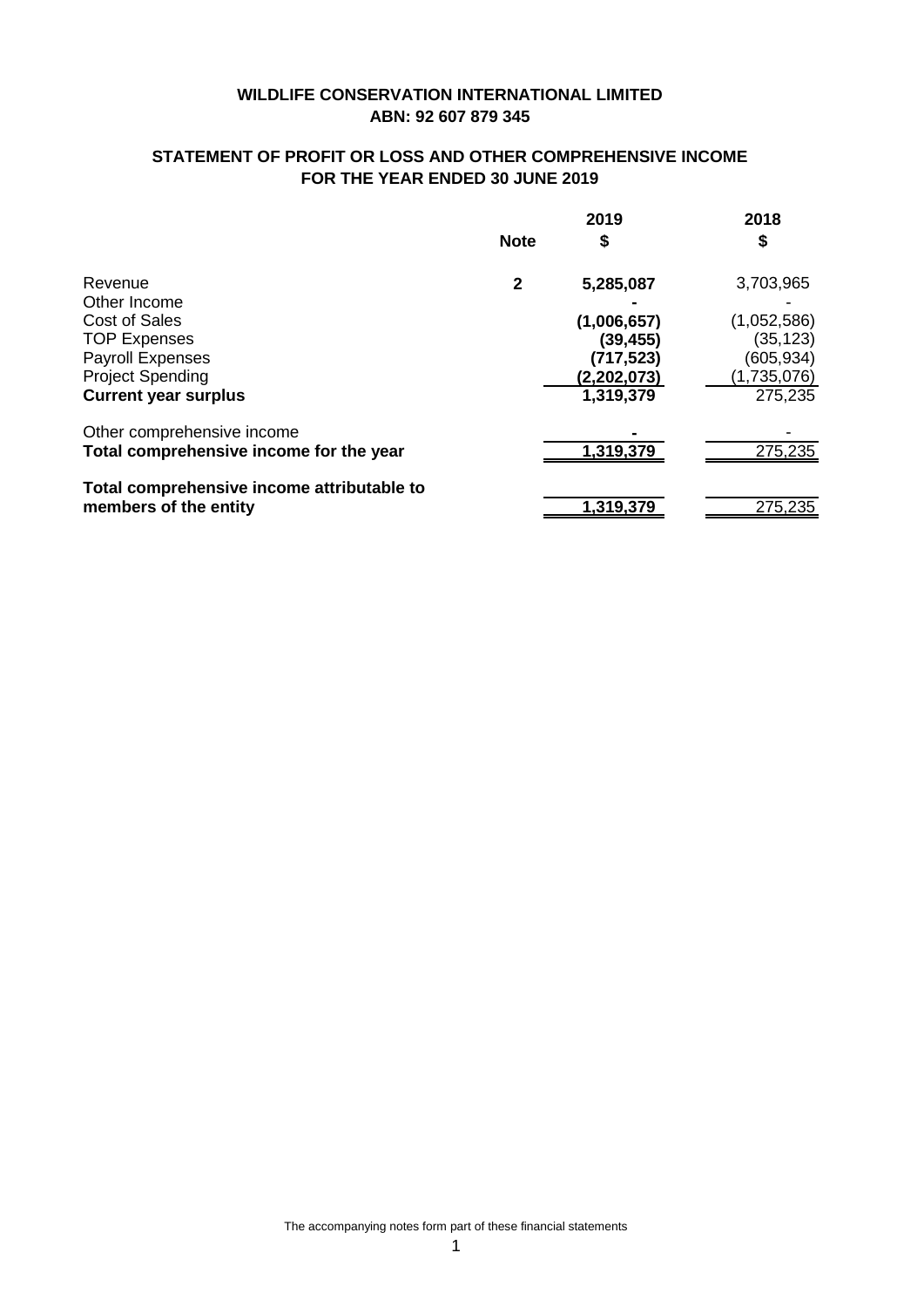# **STATEMENT OF FINANCIAL POSITION AS AT 30 JUNE 2019**

|                                       |                | 2019      | 2018      |
|---------------------------------------|----------------|-----------|-----------|
|                                       | <b>Note</b>    | \$        | \$        |
| <b>ASSETS</b>                         |                |           |           |
| <b>CURRENT ASSETS</b>                 |                |           |           |
| Cash and cash equivalents             | 3              | 3,545,812 | 2,194,741 |
| Accounts receivable and other debtors | 4              | 2,731     | 2,935     |
| <b>Financial assets</b>               | $\overline{7}$ | 698,101   | 662,366   |
| TOTAL CURRENT ASSETS                  |                | 4,246,643 | 2,860,042 |
|                                       |                |           |           |
| <b>TOTAL ASSETS</b>                   |                | 4,246,643 | 2,860,042 |
| <b>LIABILITIES</b>                    |                |           |           |
| <b>CURRENT LIABILITIES</b>            |                |           |           |
| Accounts payable and other payables   | 5              | 46,217    | 14,145    |
| Provisions                            | 6              | 69,155    | 34,005    |
| <b>TOTAL CURRENT LIABILITIES</b>      |                | 115,372   | 48,150    |
|                                       |                |           |           |
| <b>TOTAL LIABILITIES</b>              |                | 115,372   | 48,150    |
|                                       |                |           |           |
| <b>NET ASSETS</b>                     |                | 4,131,271 | 2,811,892 |
|                                       |                |           |           |
| <b>EQUITY</b>                         |                |           |           |
| Retained earnings                     |                | 4,131,271 | 2,811,892 |
| <b>TOTAL EQUITY</b>                   |                | 4,131,271 | 2,811,892 |

The accompanying notes form part of these financial statements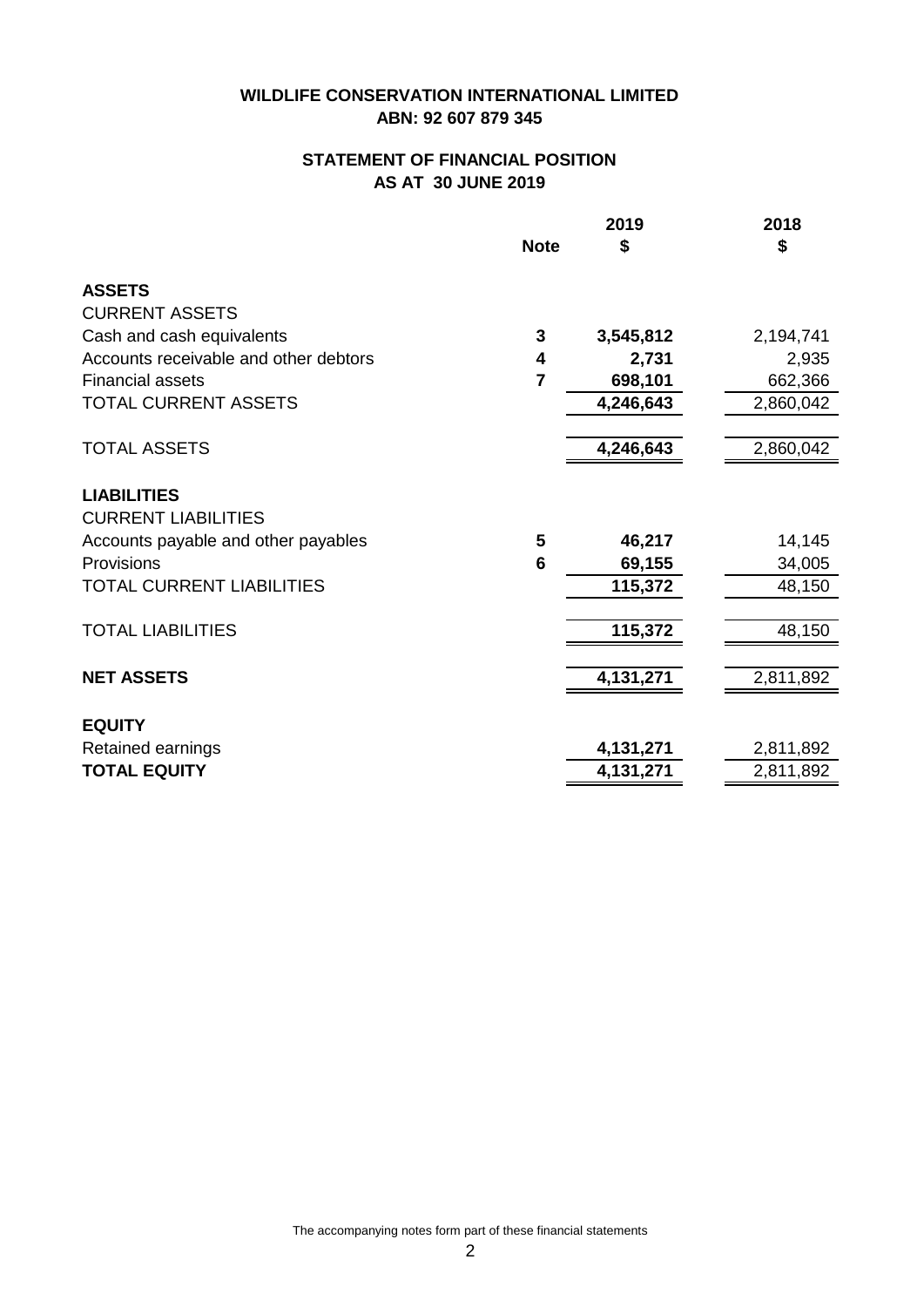# **ABN: 92 607 879 345 WILDLIFE CONSERVATION INTERNATIONAL LIMITED**

# **STATEMENT OF CHANGES IN EQUITY FOR THE YEAR ENDED 30 JUNE 2019**

| Balance at 1 July 2017                                                                                       | <b>Retained</b><br><b>Surplus</b><br>\$<br>2,536,657 | <b>Total</b><br>\$<br>2,536,657 |
|--------------------------------------------------------------------------------------------------------------|------------------------------------------------------|---------------------------------|
| <b>Comprehensive income</b>                                                                                  |                                                      |                                 |
| Net surplus for the year<br>Total comprehensive income attributable to members of<br>the entity for the year | 275,235<br>275,235                                   | 275,235<br>275,235              |
| <b>Balance at 30 June 2018</b>                                                                               | 2,811,892                                            | 2,811,892                       |
| <b>Balance at 1 July 2018</b>                                                                                | 2,811,892                                            | 2,811,892                       |
| <b>Comprehensive income</b><br>Net surplus for the year                                                      | 1,319,379                                            | 1,319,379                       |
| Total comprehensive income attributable to members of<br>the entity for the year                             | 1,319,379                                            | 1,319,379                       |
| Balance at 30 June 2019                                                                                      | 4,131,271                                            | 4,131,271                       |

The accompanying notes form part of these financial statements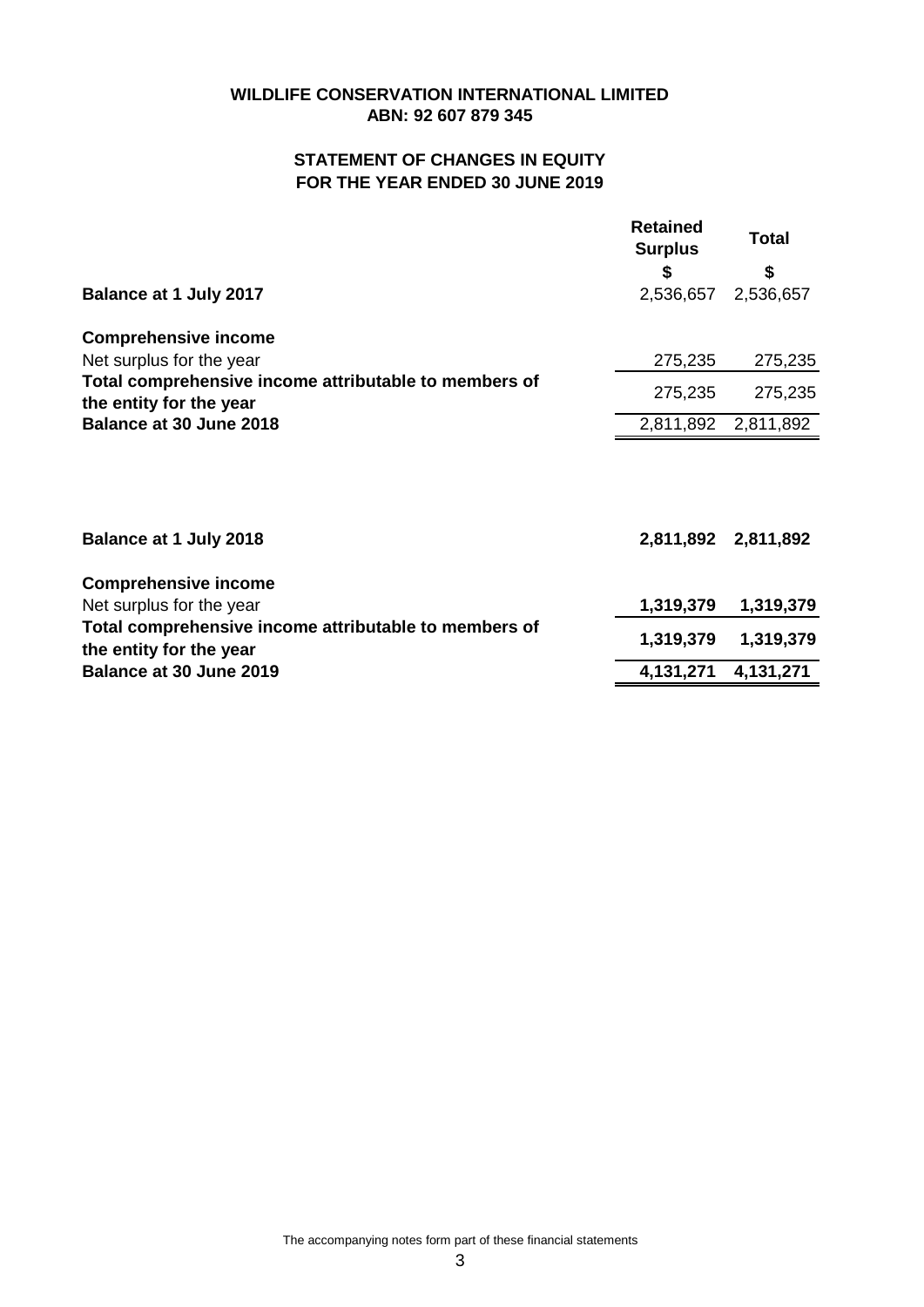# **STATEMENT OF CASH FLOWS FOR THE YEAR ENDED 30 JUNE 2019**

|                                                          | <b>Note</b> | 2019        | 2018        |
|----------------------------------------------------------|-------------|-------------|-------------|
|                                                          |             | 5           | \$          |
| <b>CASH FLOWS FROM OPERATING ACTIVITIES</b>              |             |             |             |
| Grants operating received                                |             | (155, 469)  | 217,878     |
| Donations received                                       |             | 5,152,385   | 3,467,577   |
| Payments to suppliers and employees                      |             | (3,655,942) | (3,444,042) |
| Dividends received                                       |             | 17,438      | 21,752      |
| Interest received                                        |             | 3,380       | 3,207       |
| Net cash generated from operating activities             | 9           | 1,361,792   | 266,372     |
|                                                          |             |             |             |
| <b>CASH FLOWS FROM INVESTING ACTIVITIES</b>              |             |             |             |
| Proceeds from sale of shares                             |             | (10, 711)   | 4,939       |
| Net cash used in investing activities                    |             | (10, 711)   | 4,939       |
|                                                          |             |             |             |
| Net increase in cash held                                |             | 1,351,081   | 271,300     |
| Cash and cash equivalents at beginning of financial year |             | 2,194,741   | 1,923,442   |
| Cash and cash equivalents at end of financial year       | 3           | 3,545,821   | 2,194,741   |

The accompanying notes form part of these financial statements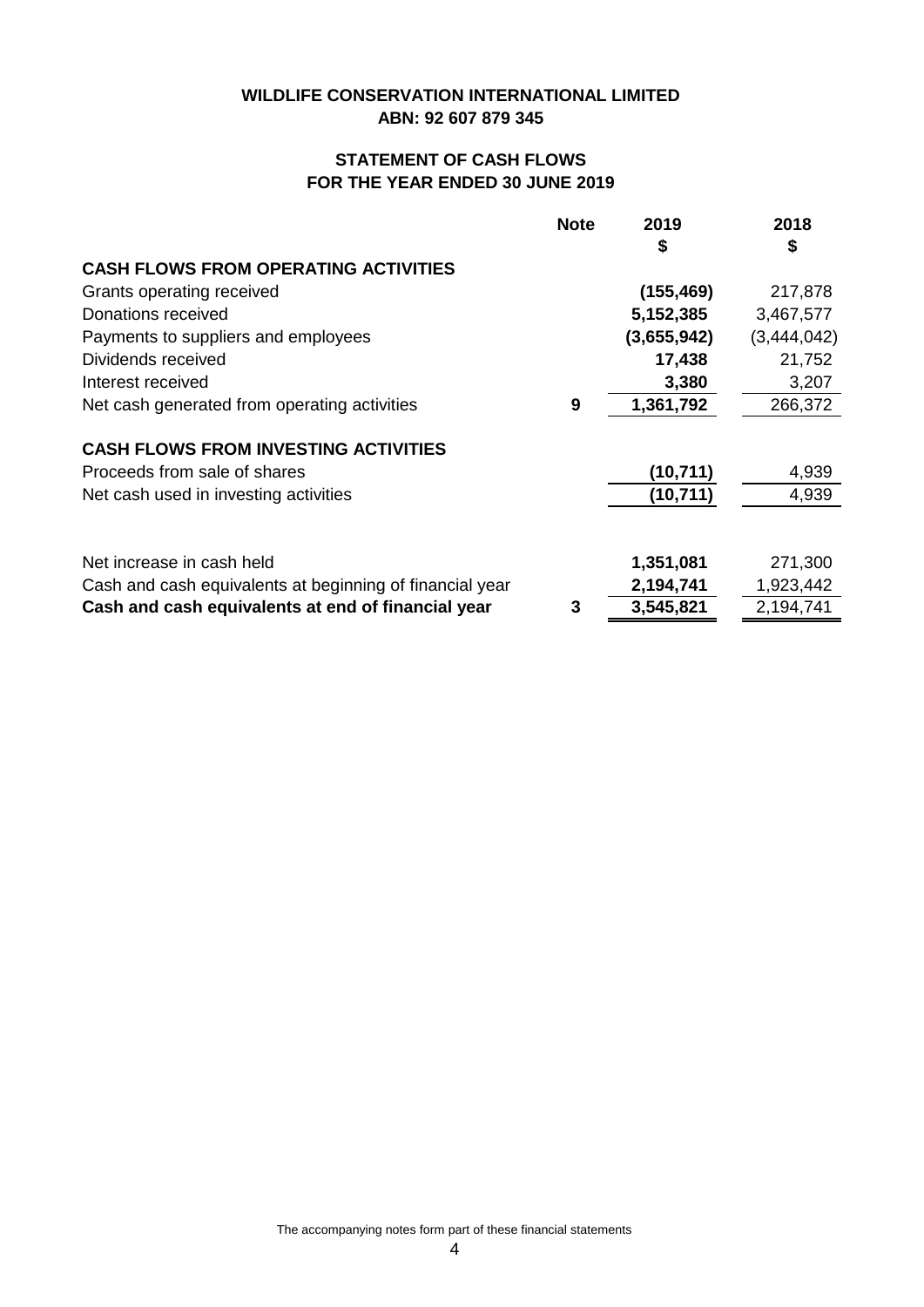## **FOR THE YEAR ENDED 30 JUNE 2019 NOTES TO THE FINANCIAL STATEMENTS**

## **1. SUMMARY OF SIGNIFICANT ACCOUNTING POLICIES**

The financial statements were authorised for issue on 27 September 2019 by the committee

#### **Basis Of Preparation**

Wildlife Conservation International Limited applies Australian Accounting Standards – Reduced Disclosure Requirements as set out in AASB 1053. Application of Tiers of Australian Accounting Standards and AASB 2010-2: Amendments to Australian Accounting Standards arising from Reduced Disclosure Requirements and other applicable Australian Accounting Standards - Reduced Disclosure Requirements.

These general purpose financial statements have been prepared in accordance with the Australian Charities and Not-for-profits Commission Act 2012 and Australian Accounting Standards and Interpretations of the Australian Accounting Standards Board. The company is a not-for-profit entity for financial reporting purposes under Australian Accounting Standards. Material accounting policies adopted in the preparation of these financial statements are presented below and have been consistently applied unless stated otherwise.

The financial statements, except for the cash flow information, have been prepared on an accruals basis and are based on historical costs, modified, where applicable, by the measurement at fair value of selected non-current assets, financial assets and financial liabilities. The amounts presented in the financial statements have been rounded to the nearest dollar.

## **Accounting Policies**

## **(b) Fair Value Assets and Liabilities**

The company measures some of its assets at fair value on a recurring basis.

Fair value is the price the company would receive to sell an asset or would have to pay to transfer a liability in an orderly (i.e. unforced) transaction between independent, knowledgeable and willing market participants at the measurement date.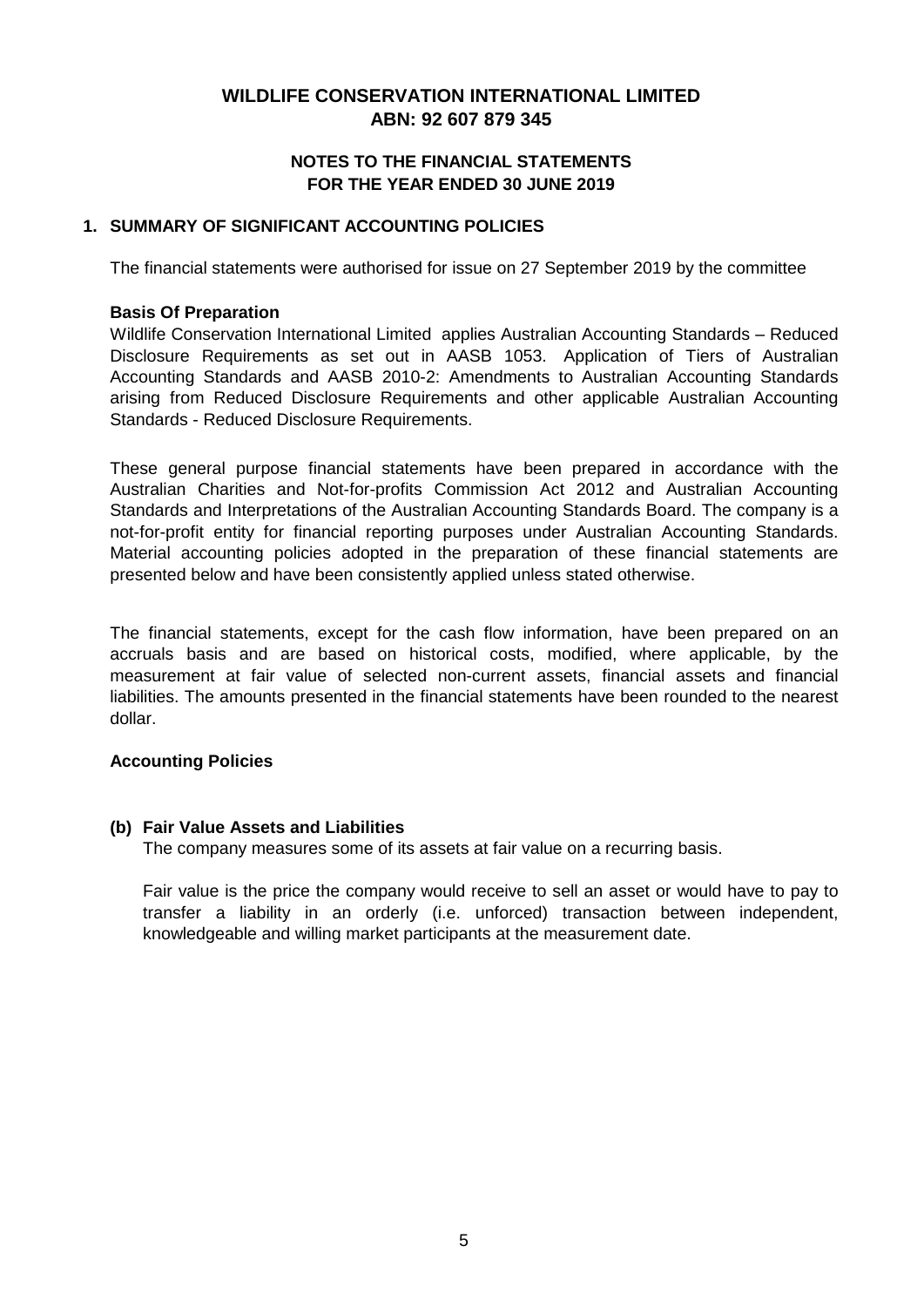## **NOTES TO THE FINANCIAL STATEMENTS FOR THE YEAR ENDED 30 JUNE 2019**

## **1. SUMMARY OF SIGNIFICANT ACCOUNTING POLICIES (continued)**

As fair value is a market-based measure, the closest equivalent observable market pricing information is used to determine fair value. Adjustments to market values may be made having regard to the characteristics of the specific asset or liability. The fair values of assets and liabilities that are not traded in an active market are determined using one or more valuation techniques. These valuation techniques maximise, to the extent possible, the use of observable market data.

To the extent possible, market information is extracted from either the principal market for the asset or liability (i.e. the market with the greatest volume and level of activity for the asset or liability) or, in the absence of such a market, the most advantageous market available to the entity at reporting date (i.e. the market that maximises the receipts from the sale of the asset or minimises the payment made to transfer the liability, after taking into account transaction costs and transport costs).

For non-financial assets, the fair value measurement also takes into account a market participant's ability to use the asset in its highest and best use, or to sell it to another market participant that would use the asset in its highest and best use.

The fair value of liabilities and the entity's own equity instruments (excluding those related to share-based payment arrangements) may be valued, where there is no observable market price in relation to the transfer of such financial instrument, by reference to observable market information where such instruments are held as assets. Where this information is not available, other valuation techniques are adopted and, where significant, are detailed in the respective note to the financial statements.

## **(c) Financial Instruments**

## **Initial recognition and measurement**

Financial assets and financial liabilities are recognised when the entity becomes a party to contractual provisions to the instrument. For financial assets, this is equivalent to the date that the company commits itself to either purchase or sell the asset (i.e. trade date accounting is adopted).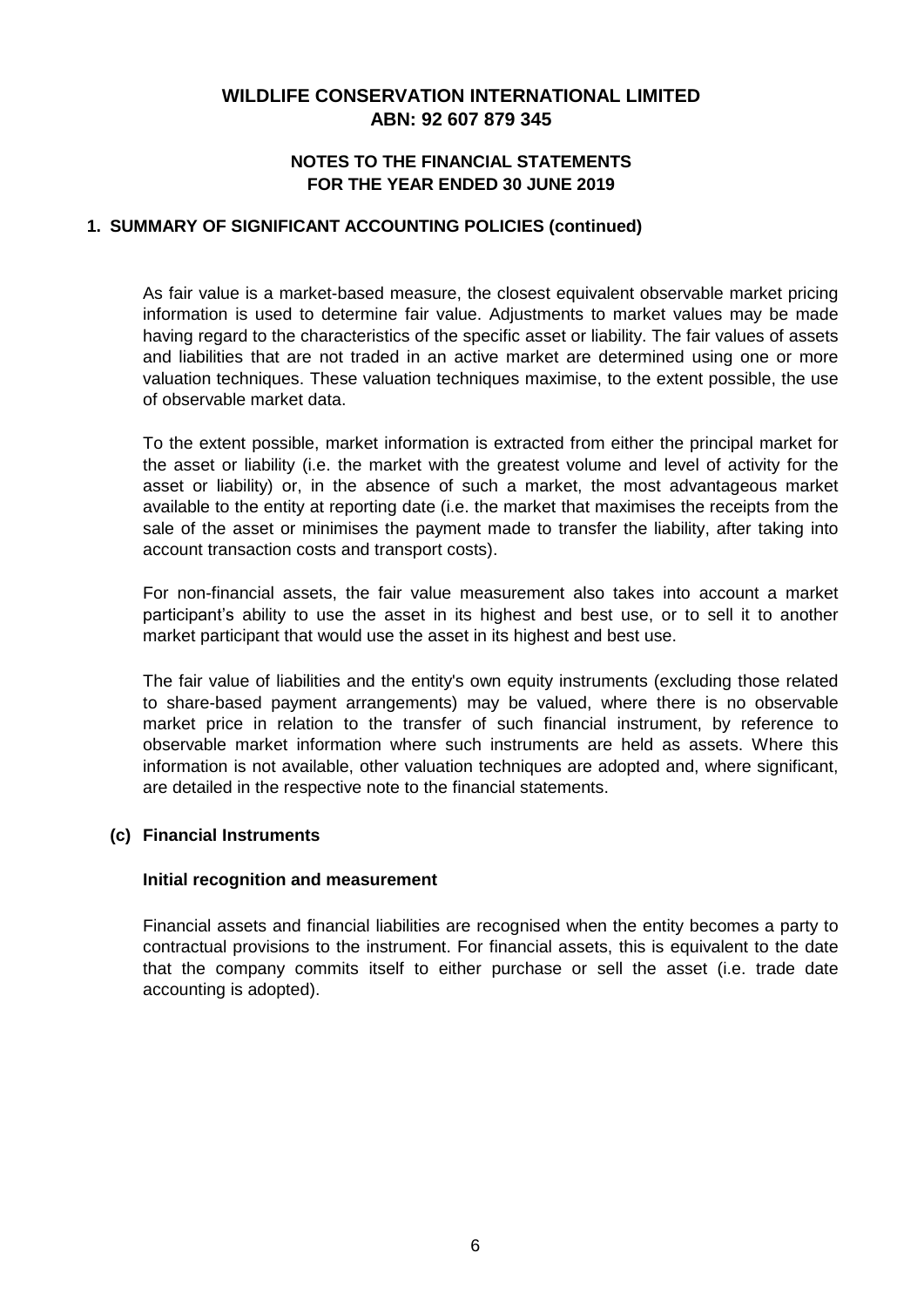## **NOTES TO THE FINANCIAL STATEMENTS FOR THE YEAR ENDED 30 JUNE 2019**

## **1. SUMMARY OF SIGNIFICANT ACCOUNTING POLICIES (continued)**

Financial instruments are initially measured at fair plus transaction costs, except where the instrument is classified "at fair value through profit or loss" in which case transaction costs are recognised immediately as expenses in profit or loss.

#### **Classification and subsequent measurement**

Financial instruments are subsequently measured at fair value, amortised cost using the effective interest method, or cost.

Amortised cost is calculated as the amount at which the financial asset or financial liability is measured at initial recognition less principal repayments and any reduction for impairment, and adjusted for any cumulative amortisation of the difference between that initial amount and the maturity amount calculated using the effective interest method.

The effective interest method is used to allocate interest income or interest expense over the relevant period and is equivalent to the rate that exactly discounts estimated future cash payments or receipts (including fees, transaction costs and other premiums or discounts) through the expected life (or when this cannot be reliably predicted, the contractual term) of the financial instrument to the net carrying amount of the financial asset or financial liability. Revisions to expected future net cash flows will necessitate an adjustment to the carrying amount with a consequential recognition of an income or expense item in profit or loss.

## (i) *Financial assets at fair value through profit or loss*

Financial assets are classified at "fair value through profit or loss" when they are held for trading for the purpose of short-term profit taking, derivatives not held for hedging purposes, or when they are designated as such to avoid an accounting mismatch or to enable performance evaluation where a group of financial assets is managed by key management personnel on a fair value basis in accordance with a documented risk management or investment strategy. Such assets are subsequently measured at fair value with changes in carrying amount being included in profit or loss.

## (ii) *Loans and receivables*

Loans and receivables are non-derivative financial assets with fixed or determinable payments that are not quoted in an active market and are subsequently measured at amortised cost. Gains or losses are recognised in profit or loss through the amortisation process and when the financial asset is derecognised.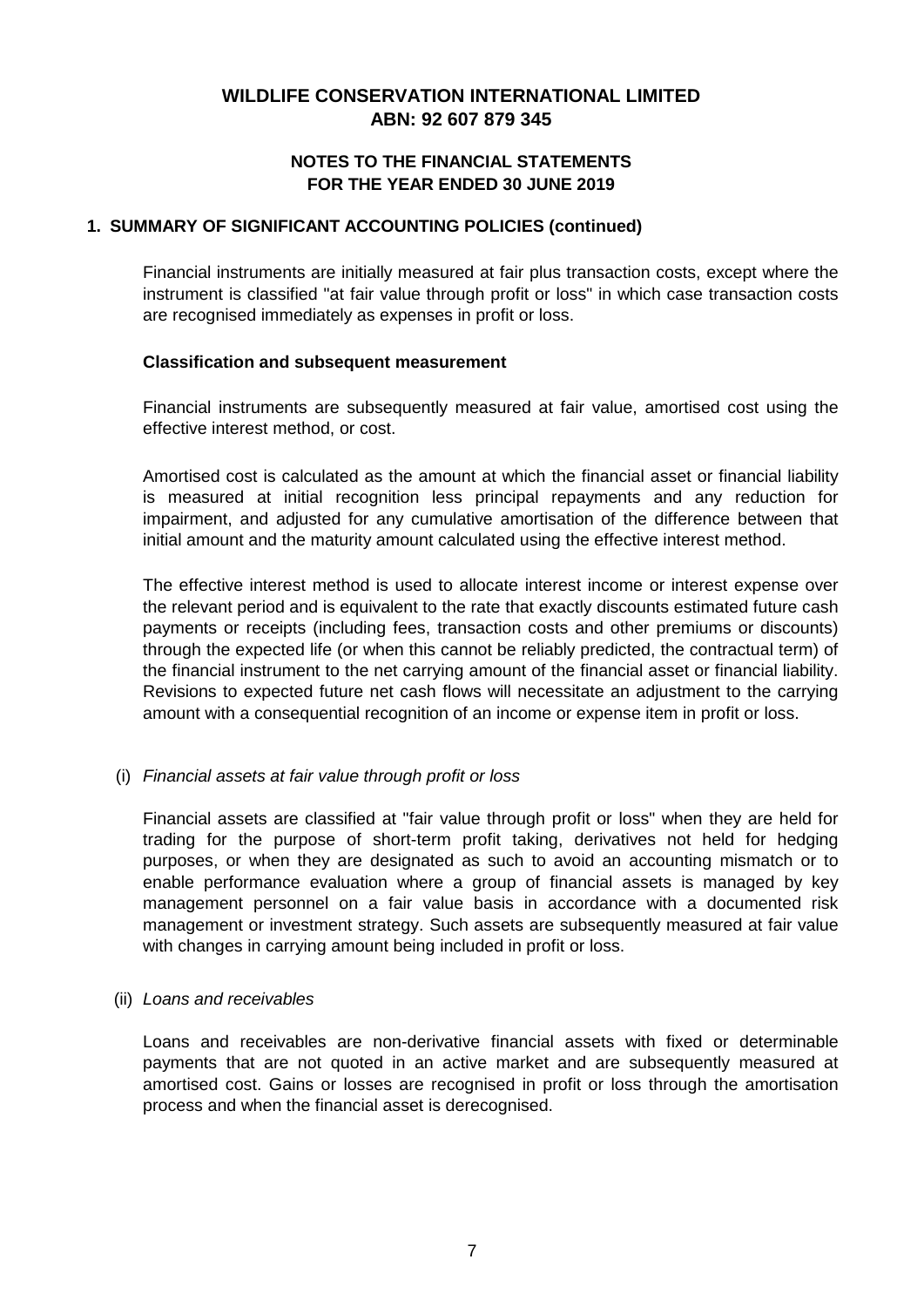## **NOTES TO THE FINANCIAL STATEMENTS FOR THE YEAR ENDED 30 JUNE 2019**

## **1. SUMMARY OF SIGNIFICANT ACCOUNTING POLICIES (continued)**

#### (iii) *Held-to-maturity investments*

Held-to-maturity investments are non-derivative financial assets that have fixed maturities and fixed or determinable payments, and it is the company's intention to hold these investments to maturity. They are subsequently measured at amortised cost. Gains or losses are recognised in profit or loss through the amortisation process and when the financial asset is derecognised.

#### (v) *Financial liabilities*

Non-derivative financial liabilities are subsequently measured at amortised cost. Gains or losses are recognised in profit or loss through the amortisation process and when the financial liability is derecognised.

#### **Impairment**

A financial asset (or a group of financial assets) is deemed to be impaired if, and only if, there is objective evidence of impairment as a result of one or more events (a "loss event") having occurred, which has an impact on the estimated future cash flows of the financial assets.

In the case of available-for-sale financial assets, a significant or prolonged decline in the market value of the instrument is considered to constitute a loss event. Impairment losses are recognised in profit or loss immediately. Also, any cumulative decline in fair value previously recognised in other comprehensive income is reclassified into profit or loss at this point.

In the case of financial assets carried at amortised cost, loss events may include: indications that the debtors or a group of debtors are experiencing significant financial difficulty, default or delinquency in interest or principal payments; indications that they will enter bankruptcy or other financial reorganisation; and changes in arrears or economic conditions that correlate with defaults.

When the terms of financial assets that would otherwise have been past due or impaired have been renegotiated, the company recognises the impairment for such financial assets by taking into account the original terms as if the terms have not been renegotiated so that the loss events that have occurred are duly considered.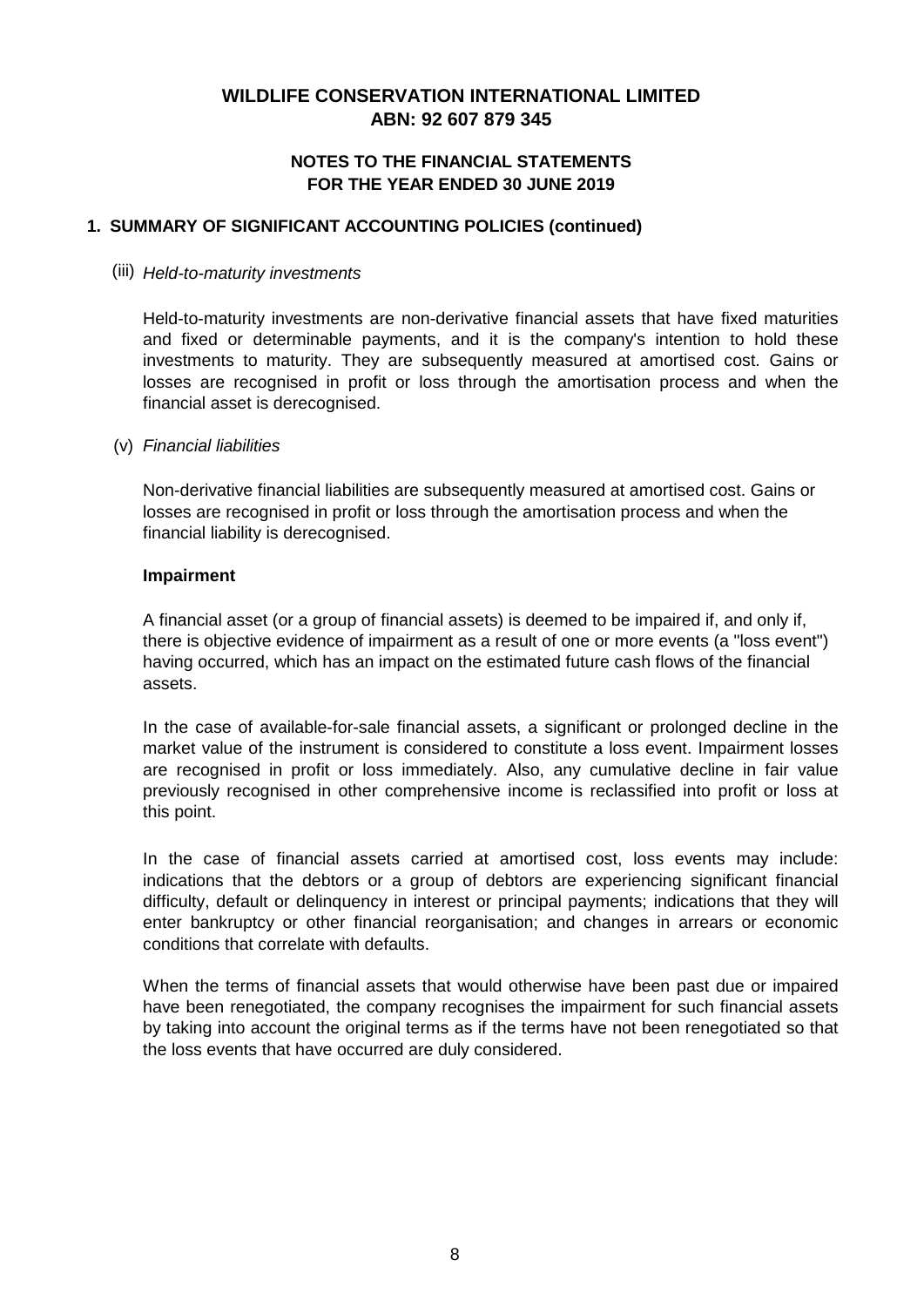# **NOTES TO THE FINANCIAL STATEMENTS FOR THE YEAR ENDED 30 JUNE 2019**

#### **1. SUMMARY OF SIGNIFICANT ACCOUNTING POLICIES (continued)**

#### **Derecognition**

Financial assets are derecognised when the contractual right to receipt of cash flows expires or the asset is transferred to another party whereby the entity no longer has any significant continuing involvement in the risks and benefits associated with the asset. Financial liabilities are derecognised when the related obligations are discharged or cancelled, or have expired. The difference between the carrying amount of the financial liability extinguished or transferred to another party and the fair value of consideration paid, including the transfer of non-cash assets or liabilities assumed, is recognised in profit or loss.

#### **(d) Impairment of Assets**

At the end of each reporting period, the company assesses whether there is any indication that an asset may be impaired. If such an indication exists, an impairment test is carried out on the asset by comparing the recoverable amount of the asset, being the higher of the asset's fair value less costs to sell and value in use, to the asset's carrying amount. Any excess of the asset's carrying amount over its recoverable amount is recognised immediately in profit or loss, unless the asset is carried at a revalued amount in accordance with another Standard (e.g. in accordance with the revaluation model in AASB 116). Any impairment loss of a revalued asset is treated as a revaluation decrease in accordance with that other Standard.

Where it is not possible to estimate the recoverable amount of an individual asset, the company estimates the recoverable amount of the cash-generating unit to which the asset belongs.

Where the future economic benefits of the asset are not primarily dependent upon the asset's ability to generate net cash inflows and when the entity would, if deprived of the asset, replace its remaining future economic benefits, value in use is determined as the depreciated replacement cost of an asset.

Where an impairment loss on a revalued asset is identified, this is recognised against the revaluation surplus in respect of the same class of asset to the extent that the impairment loss does not exceed the amount in the revaluation surplus for that class of asset.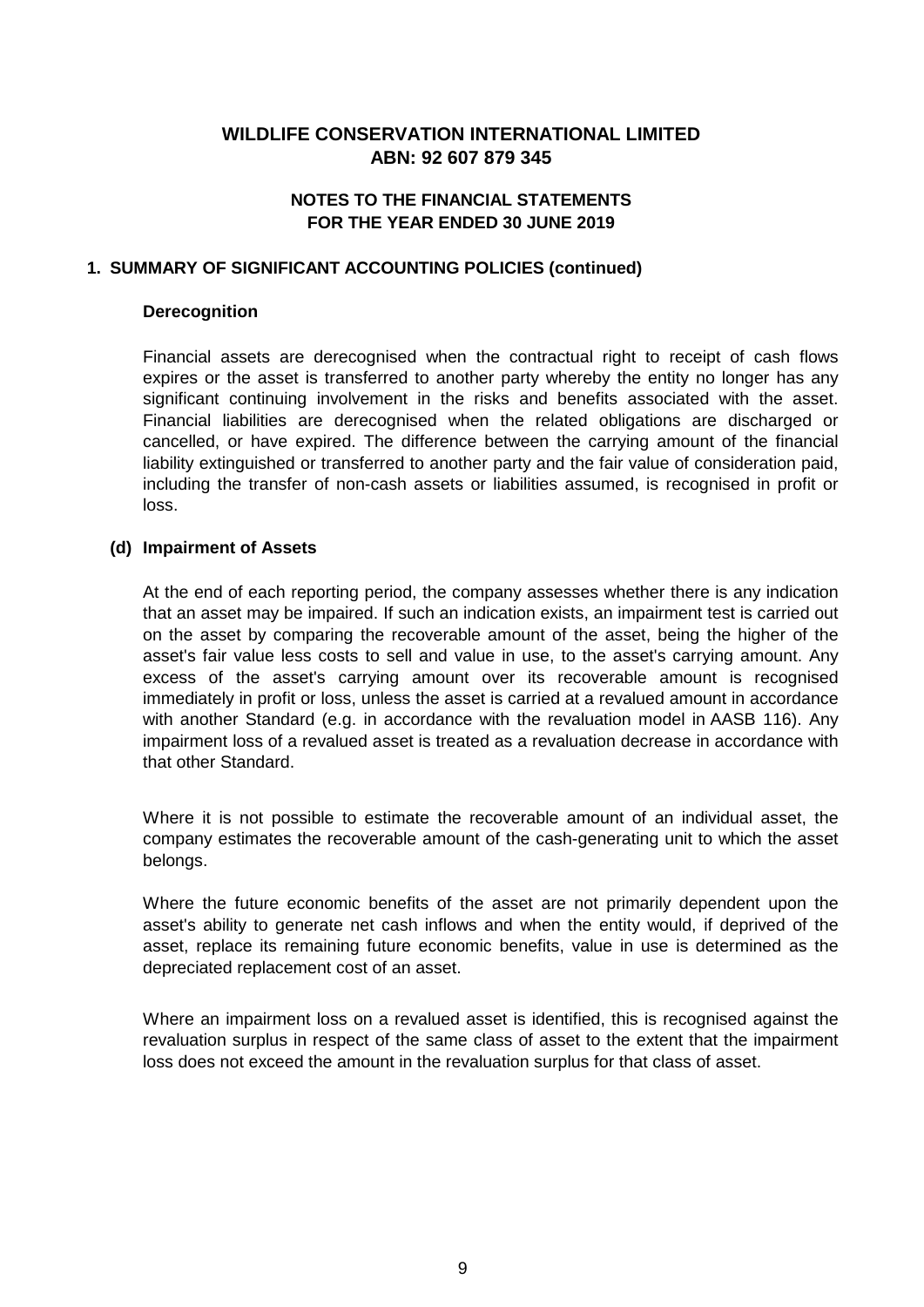## **NOTES TO THE FINANCIAL STATEMENTS FOR THE YEAR ENDED 30 JUNE 2019**

## **1. SUMMARY OF SIGNIFICANT ACCOUNTING POLICIES (continued)**

#### **(e) Cash and Cash Equivalents**

Cash and cash equivalents include cash on hand, deposits held at-call with banks, other short-term highly liquid investments with original maturities of three months or less, and bank overdrafts.

Cash and cash equivalents include an amount of \$39,032 held by Wildlife Conservation International Limited as at 30 June 2019. These amounts are held by Wildlife Conservation International Limited in trust for The Australian Orangutan Project Incorporated, as the organisation is in the process of winding-up.

## **(f) Accounts Receivable and Other Debtors**

Accounts receivable and other debtors include amounts due from members as well as amounts receivable from customers for services provided in the ordinary course of business. Receivables expected to be collected within 12 months of the end of the reporting period are classified as current assets. All other receivables are classified as non-current assets.

Accounts receivable are initially recognised at fair value and subsequently measured at amortised cost using the effective interest method, less any provision for impairment. Refer to Note 1(c) for further discussion on the determination of impairment losses.

## **(g) Revenue and Other Income**

Non-reciprocal grant revenue is recognised in profit or loss when the company obtains control of the grant, it is probable that the economic benefits gained from the grant will flow to the company and the amount of the grant can be measured reliably.

If conditions are attached to the grant which must be satisfied before it is eligible to receive the contribution, the recognition of the grant as revenue will be deferred until those conditions are satisfied.

When grant revenue is received whereby the company incurs an obligation to deliver economic value directly back to the contributor, this is considered a reciprocal transaction and the grant revenue is recognised in the statement of financial position as a liability until the service has been delivered to the contributor, otherwise the grant is recognised as income on receipt.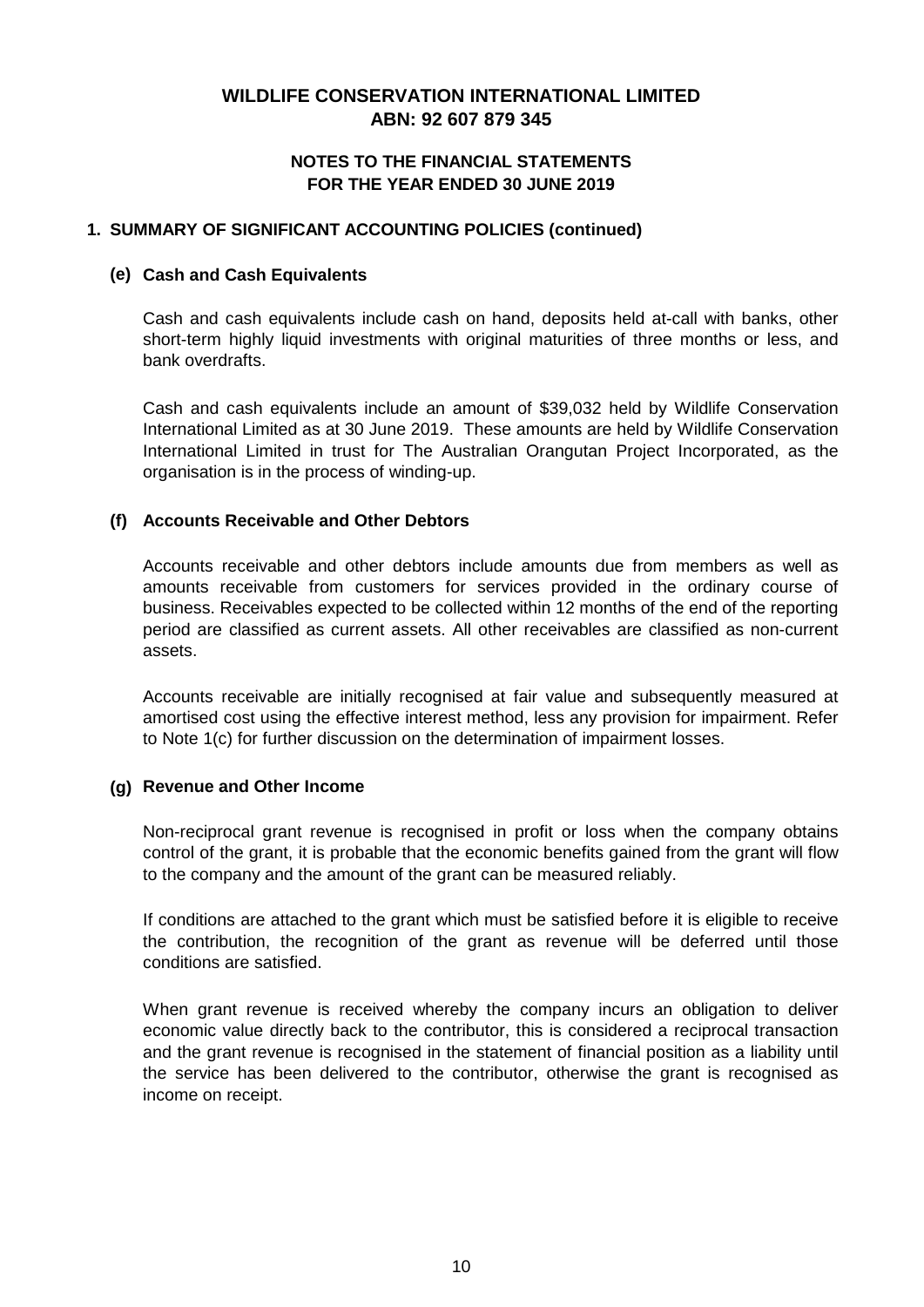## **NOTES TO THE FINANCIAL STATEMENTS FOR THE YEAR ENDED 30 JUNE 2019**

#### **1. SUMMARY OF SIGNIFICANT ACCOUNTING POLICIES (continued)**

The company receives non-reciprocal contributions of assets from the government and other parties for zero or a nominal value. These assets are recognised at fair value on the date of acquisition in the statement of financial position, with a corresponding amount of income recognised in profit or loss.

Donations and bequests are recognised as revenue when received.

Interest revenue is recognised using the effective interest method, which for floating rate financial assets is the rate inherent in the instrument.

Revenue from the rendering of a service is recognised upon the delivery of the service to the customers.

All revenue is stated net of the amount of goods and services tax.

#### **(h) Income Tax**

The Company is exempt from income tax under Division 50 of the Income Tax Assessment Act 1997.

## **(i) Goods and Services Tax (GST)**

Revenues, expenses and assets are recognised net of the amount of GST, except where the amount of GST incurred is not recoverable from the Australian Taxation Office (ATO).

Receivables and payables are stated inclusive of the amount of GST receivable or payable. The net amount of GST recoverable from, or payable to, the ATO is included with other receivables or payables in the statement of financial position.

Cash flows are presented on a gross basis. The GST components of cash flows arising from investing or financing activities which are recoverable from, or payable to, the ATO are presented as operating cash flows included in receipts from customers or payments to suppliers.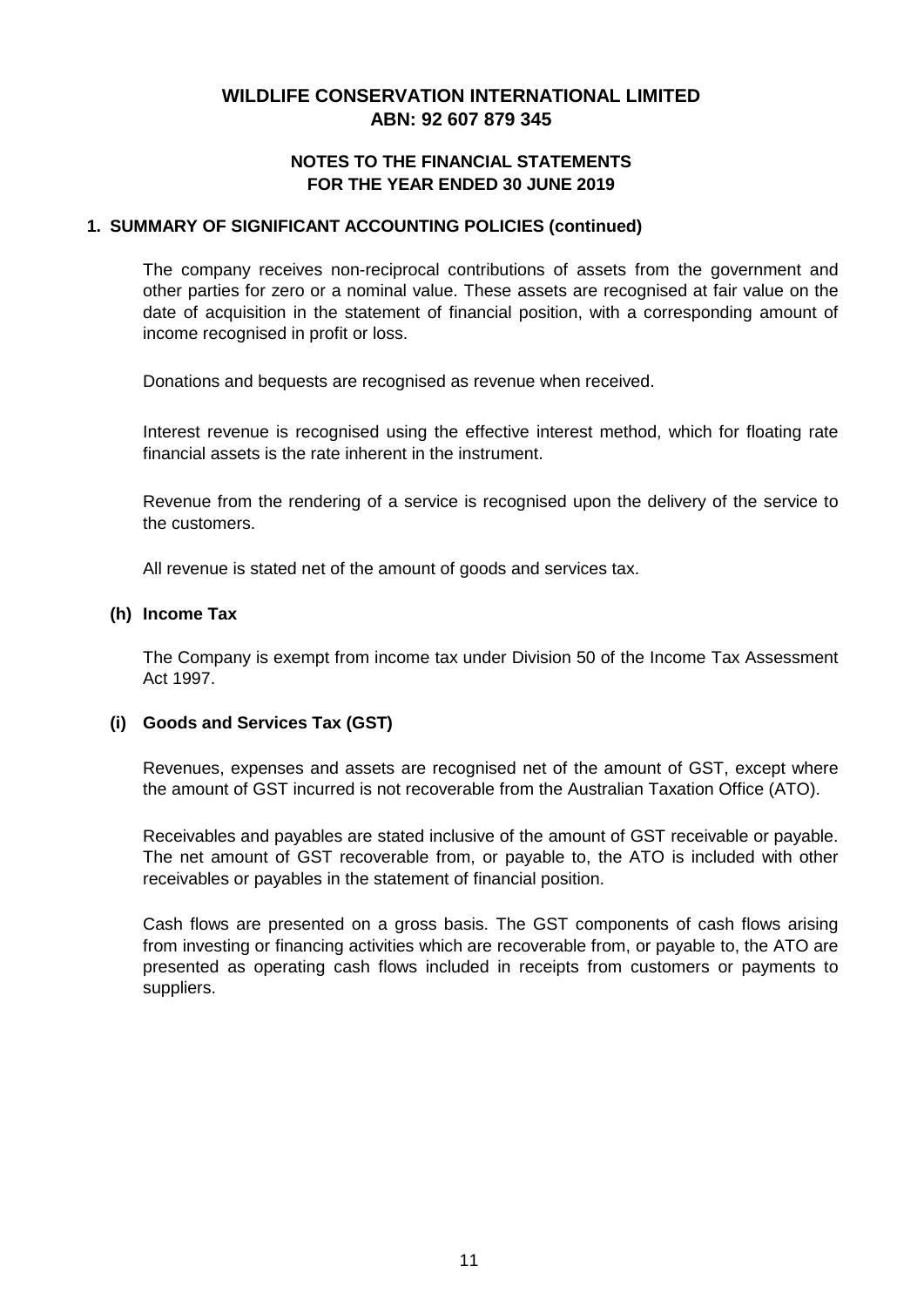## **NOTES TO THE FINANCIAL STATEMENTS FOR THE YEAR ENDED 30 JUNE 2019**

## **1. SUMMARY OF SIGNIFICANT ACCOUNTING POLICIES (continued)**

## **(j) Comparative Figures**

When required by Accounting Standards, comparative figures have been adjusted to conform to changes in presentation for the current financial year.

## **(k) Accounts Payable and Other Payables**

Accounts payable and other payables represent the liabilities outstanding at the end of the reporting period for goods and services received by the company during the reporting period that remain unpaid. The balance is recognised as a current liability with the amounts normally paid within 30 days of recognition of the liability.

## **(l) Provisions**

Provisions are recognised when the company has a legal or constructive obligation, as a result of past events, for which it is probable that an outflow of economic benefits will result and that outflow can be reliably measured. Provisions recognised represent the best estimate of the amounts required to settle the obligation at the end of the reporting period.

## **(m) Employee Provisions**

## **Short-term employee benefits**

Provision is made for the company's obligation for short-term employee benefits. Shortterm employee benefits are benefits (other than termination benefits) that are expected to be settled wholly before 12 months after the end of the annual reporting period in which the employees render the related service, including wages, salaries and sick leave. Short-term employee benefits are measured at the (undiscounted) amounts expected to be paid when the obligation is settled.

The company's obligations for short-term employee benefits such as wages, salaries and sick leave are recognised as a part of current trade and other payables in the statement of financial position.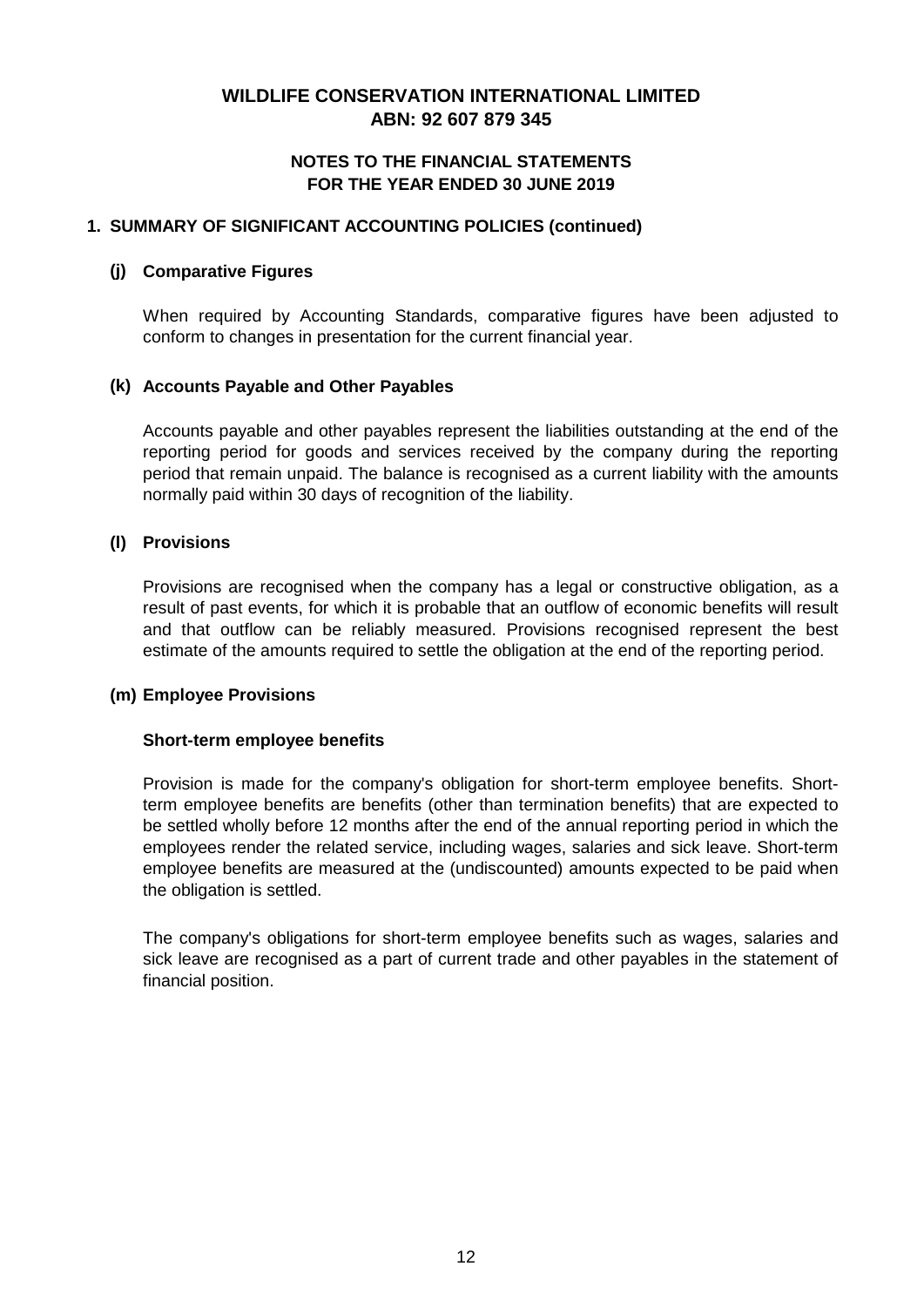# **ABN: 92 607 879 345** WILDLIFF CONSERVATION INTERNATIONAL LIMITED

## **NOTES TO THE FINANCIAL STATEMENTS FOR THE YEAR ENDED 30 JUNE 2019**

#### **1. SUMMARY OF SIGNIFICANT ACCOUNTING POLICIES (continued)**

#### **Other long-term employee benefits**

Provision is made for employees' annual leave entitlements not expected to be settled wholly within 12 months after the end of the annual reporting period in which the employees render the related service. Other long-term employee benefits are measured at the present value of the expected future payments to be made to employees. Expected future payments incorporate anticipated future wage and salary levels, durations of service and employee departures, and are discounted at rates determined by reference to market yields at the end of the reporting period on government bonds that have maturity dates that approximate the terms of the obligations. Any remeasurements of obligations for other longterm employee benefits for changes in assumptions are recognised in profit or loss in the periods in which the changes occur.

The company's obligations for long-term employee benefits are presented as non-current provisions in its statement of financial position, except where the company does not have an unconditional right to defer settlement for at least 12 months after the reporting date, in which case the obligations are presented as current provisions.

#### **(n) Key Estimates**

#### (i) *Impairment*

The company assesses impairment at the end of each reporting period by evaluation of conditions and events specific to the company that may be indicative of impairment triggers. Recoverable amounts of relevant assets are reassessed using value-in-use calculations which incorporate various key assumptions.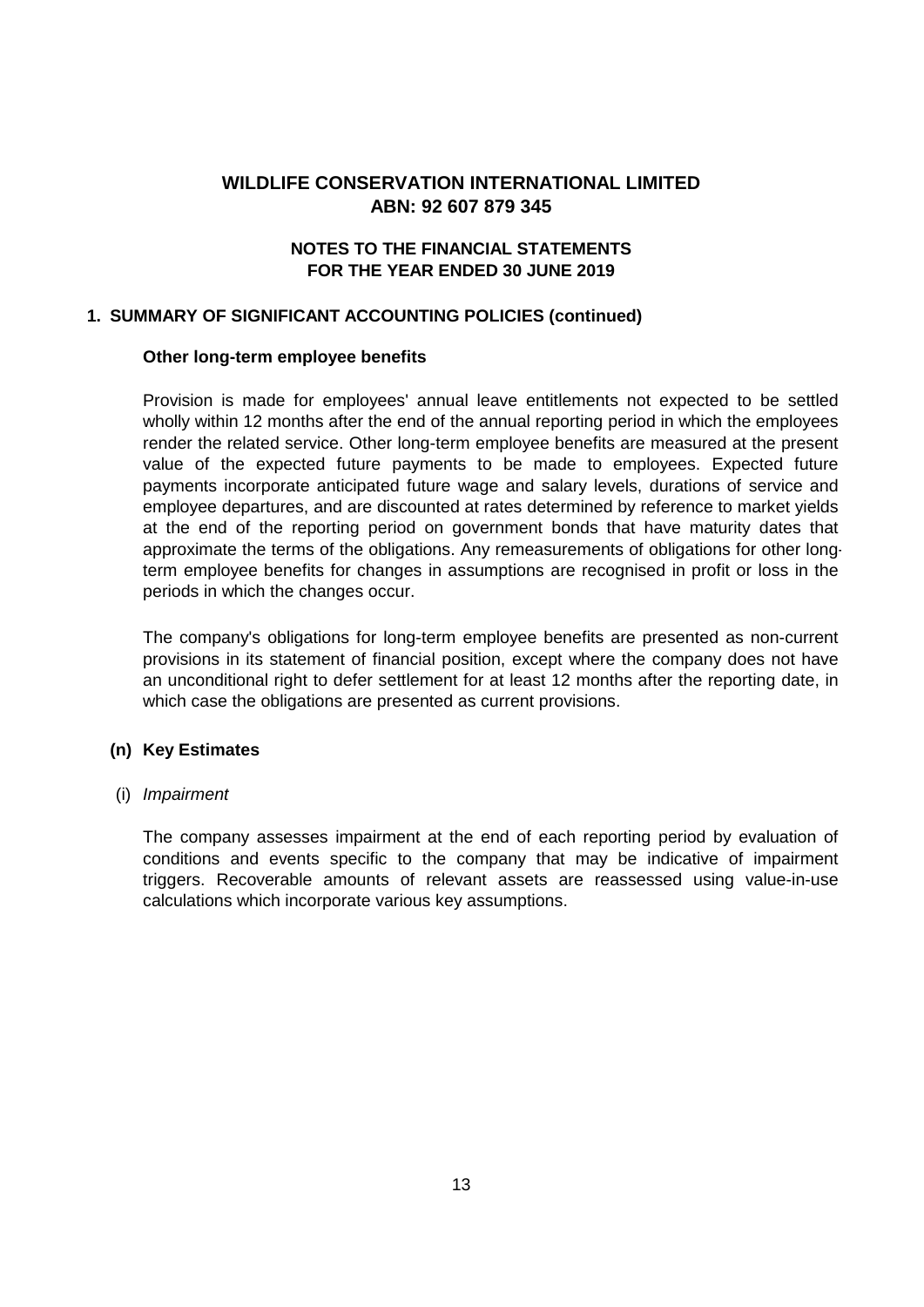## **NOTES TO THE FINANCIAL STATEMENTS FOR THE YEAR ENDED 30 JUNE 2019**

#### **1. SUMMARY OF SIGNIFICANT ACCOUNTING POLICIES (continued)**

#### **(o) Key Judgments**

## (i) *Employee benefits*

For the purpose of measurement, AASB 119: *Employee Benefits* (September 2011) defines obligations for short-term employee benefits as obligations expected to be settled wholly before 12 months after the end of the annual reporting period in which the employees render the related services. As the company expects that all of its employees would use all of their annual leave entitlements earned during a reporting period before 12 months after the end of the reporting period, the company believes that obligations for annual leave entitlements satisfy the definition of short-term employee benefits and, therefore, can be measured at the (undiscounted) amounts expected to be paid to employees when the obligations are settled.

## **(p) Related Party**

Transactions between related parties are on normal commercial terms and conditions no more favourable than those available to other persons unless otherwise stated.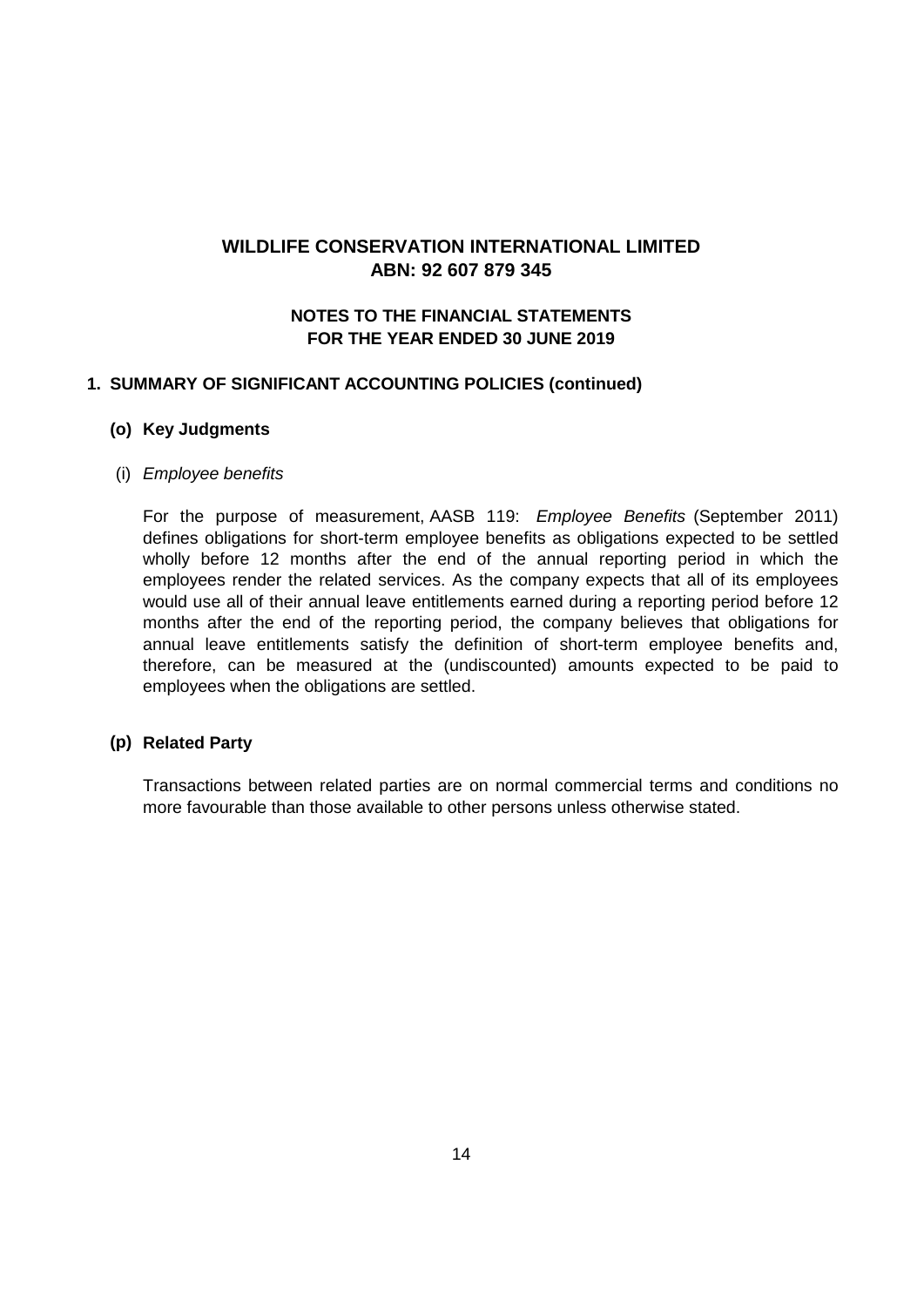|                                 | <b>Note</b> | 2019<br>\$ | 2018<br>\$ |
|---------------------------------|-------------|------------|------------|
| 2. REVENUE AND OTHER INCOME     |             |            |            |
| Income                          |             |            |            |
| Grants                          |             | 86,871.00  | 217,878    |
| Donations received              |             | 3,447,451  | 3,447,451  |
| Other Income                    |             | 632,285    | 38,636     |
| <b>Total revenue</b>            |             | 4,166,607  | 3,703,965  |
| 3. CASH AND CASH EQUIVALENTS    |             |            |            |
| <b>TOP Bank Accounts</b>        |             |            |            |
| WBC - Working Acc 173837        |             | 34,321     | 33,198     |
| WBC - Investment Acc 173829     |             | 461        | 94,290     |
| WBC - Conservation Acc 173810   |             | 302        | 3,419      |
| WBC - Debit Card Acc 581235     |             | 3,947      | 39,316     |
| WBC - Term Deposit 182456       |             |            | 41,707     |
| WBC - Term Deposit 337450       |             | 20,530     | 20,000     |
| <b>WCIL Paypal</b>              |             | 9,191      | 22,912     |
| WCIL NAB AUD 1320               |             | 241        |            |
| WCI NAB AUD 152269              |             | 1,290      | 1,254      |
| WCIL Working 707766             |             | 1,013,758  | 542,213    |
| <b>WCIL Conservation 707774</b> |             | 13,527     | 100        |
| <b>WCIL Debit Card 7753</b>     |             | 16,438     |            |
| Paypal USD                      |             | 2,340      | 324        |
| PayPal Account USD Exchange     |             | 851        | 50         |
| Paypal GBP                      |             | 1,308      |            |
| Paypal GBP Exchange             |             | 951        | 3,527      |
| Paypal EUR                      |             | 2,031      | 3,522      |
| PayPal EUR Exchange             |             | 1,118      | 360        |
| Paypal CAD                      |             | 2,185      | 350        |
| PayPal NZD                      |             | 2,787      | 233        |
| PayPal Account AUD/CAD          |             |            | 3,723      |
| <b>USD OURF Exchange</b>        |             |            | 627        |
| NAB - 84-383-1320 AUD           |             |            | 208        |
| NAB - 84-383-1320 CAD Exchange  |             | 89         |            |
| NAB - 84-383-1320 EUR Exchange  |             |            | 159,985    |
| NAB - 84-383-1320 GBP Exchange  |             |            | 99,611     |
| NAB - 84-383-1320 NZD Exchange  |             | (210)      | 152,230    |
| NAB - 84-383-1320 USD Exchange  |             |            | 970,328    |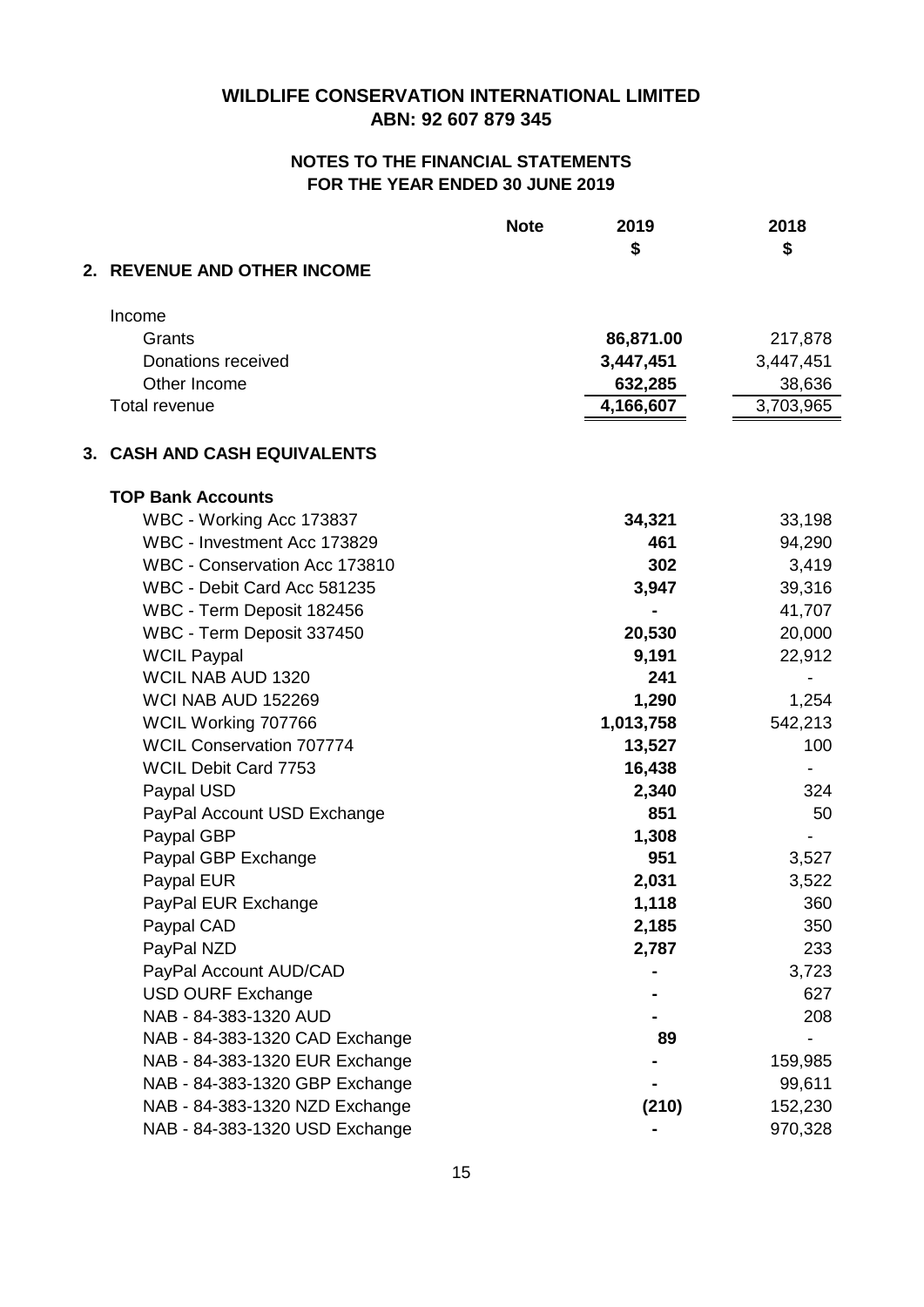# **NOTES TO THE FINANCIAL STATEMENTS FOR THE YEAR ENDED 30 JUNE 2019**

|                                 | <b>Note</b> | 2019      | 2018      |
|---------------------------------|-------------|-----------|-----------|
|                                 |             | \$        | \$        |
| <b>WCI NAB USD</b>              |             | 1,026,803 |           |
| <b>WCI USD Exchange</b>         |             | 373,637   |           |
| <b>NAB WCI CAD</b>              |             | 217,163   |           |
| <b>WCI CAD Exchange</b>         |             | 8,907     |           |
| <b>NAB WCI EUR</b>              |             | 246,972   |           |
| <b>WCI EUR Exchange</b>         |             | 135,990   |           |
| <b>NAB WCI GBP</b>              |             | 95,602    |           |
| WCI GBP Exchange                |             | 69,485    |           |
| <b>NAB WCI NZD</b>              |             | 247,555   |           |
| <b>WCI NZD Exchange</b>         |             | (18, 612) |           |
| <b>Total TOP Bank Accounts</b>  |             | 3,530,958 | 2,193,487 |
| <b>IEP Bank Accounts</b>        |             |           |           |
| WBC - IEP Working 647214        |             |           |           |
| WBC - IEP Conservation 647222   |             |           |           |
| <b>IEP PayPal Account</b>       |             | 9,029     | 931       |
| <b>Total IEP Bank Accounts</b>  |             | 9,029     | 931       |
| <b>ITP Bank Accounts</b>        |             |           |           |
| WBC - ITP Working 647636        |             |           |           |
| WBC - ITP Conservation 647628   |             |           |           |
| <b>ITP PayPal Account</b>       |             | 5,825     | 323       |
| <b>Total ITP Bank Accounts</b>  |             | 5,825     | 323       |
| Ord Minnett - Acc 1410865       |             |           | 54        |
| Total cash and cash equivalents |             | 3,545,812 | 2,194,741 |

Cash and cash equivalents include an amount of \$39,032 held by Wildlife Conservation International Limited as at 30 June 2019. These amounts are held by Wildlife Conservation International Limited in trust for The Australian Orangutan Project Incorporated, as the organisation is in the process of winding-up.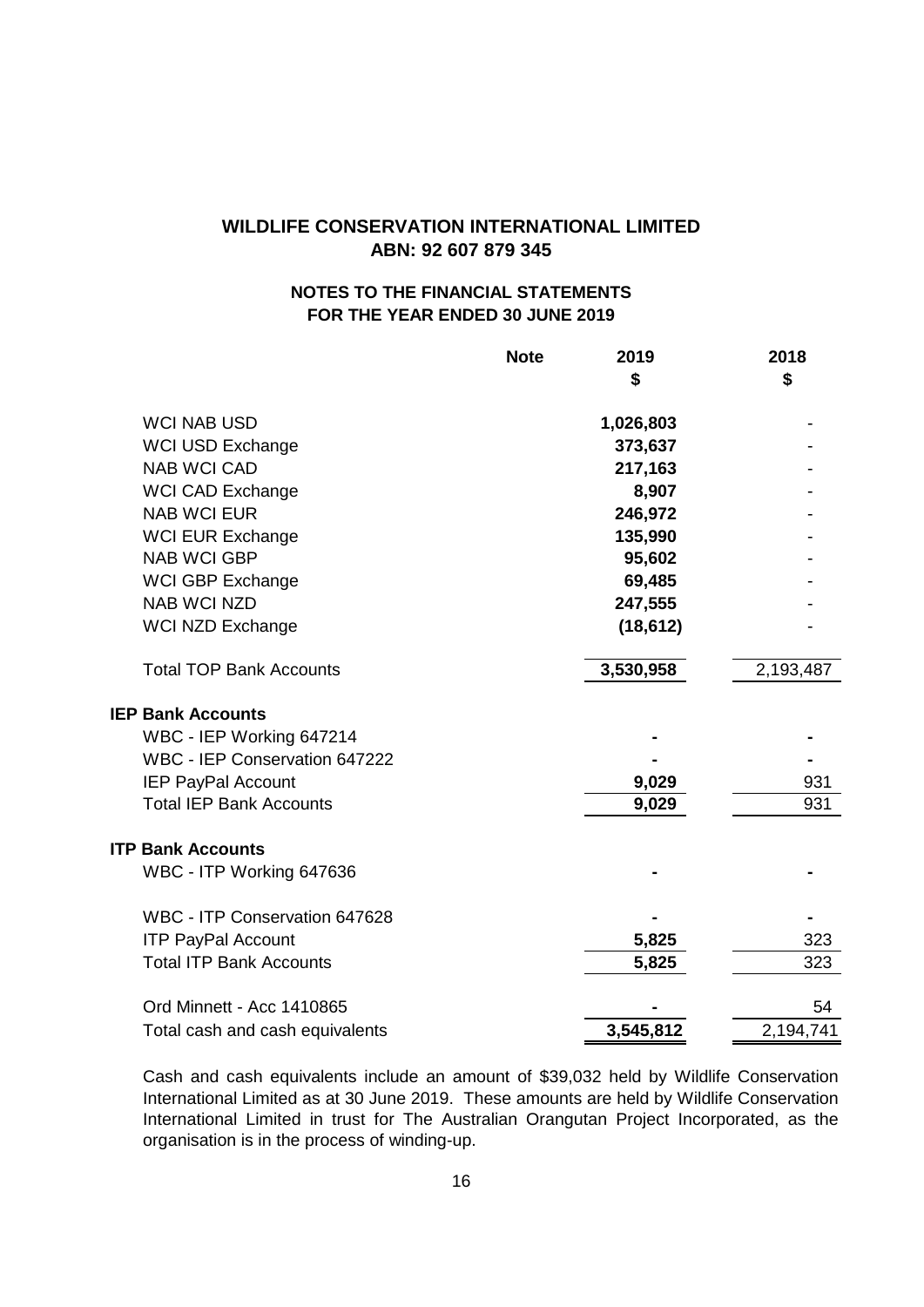# **FOR THE YEAR ENDED 30 JUNE 2019 NOTES TO THE FINANCIAL STATEMENTS**

| <b>Note</b>                                         | 2019<br>\$ | 2018<br>\$ |
|-----------------------------------------------------|------------|------------|
| 4. ACCOUNTS RECEIVABLE AND OTHER DEBTORS            |            |            |
| <b>CURRENT</b>                                      |            |            |
| Trade debtor                                        | 2,731      | 12         |
| <b>GST</b> receivable                               |            | 2,923      |
| Total current accounts receivable and other debtors | 2,731      | 2,935      |
| Financial assets classified as a receivable:        |            |            |
| Accounts receivable and other debtors               | 2,731      | 2,935      |
| <b>Total current</b>                                | 2,731      | 2,935      |
| 5. ACCOUNTS PAYABLE AND OTHER PAYABLES              |            |            |
| <b>CURRENT</b>                                      |            |            |
| <b>Trade creditors</b>                              | 38,750     | 3,831      |
| <b>GST</b> payable                                  | (4, 510)   |            |
| PAYG witholding payable                             | 11,978     | 10,314     |
| Superannuation payable                              |            |            |
| Total current accounts payable and other payables   | 46,218     | 14,145     |
| <b>6. EMPLOYEE PROVISIONS</b><br><b>CURRENT</b>     |            |            |
| Provision for annual leave entitlements             | 41,019     | 34,005     |
| Provision for long service leave entitlements       | 28,136     |            |
|                                                     | 69,155     | 34,005     |
| 7. FINANCIAL ASSETS                                 |            |            |
| <b>CURRENT</b>                                      |            |            |
| Available for sale financial assets                 | 698,101    | 662,313    |
|                                                     | 698,101    | 662,313    |
| Available for sale financial assets comprise:       |            |            |
| Listed investments at fair value:                   |            |            |
| Ord Minnett - Notes                                 | 102,091    |            |
| <b>Perpetual Credit Income Trust</b>                | 112,000    |            |
| <b>MCP Master Income Units</b>                      | 120,360    | 155,250    |
| <b>Bank of Queensland</b>                           |            | 59,700     |
| <b>Commonwealth Bank</b>                            | 102,900    | 196,220    |
| Macquarie Group Ltd                                 | 107,600    | 106,260    |
| <b>Westpac Banking Corp</b>                         | 153,150    | 144,884    |
| 17                                                  | 698,101    | 662,313    |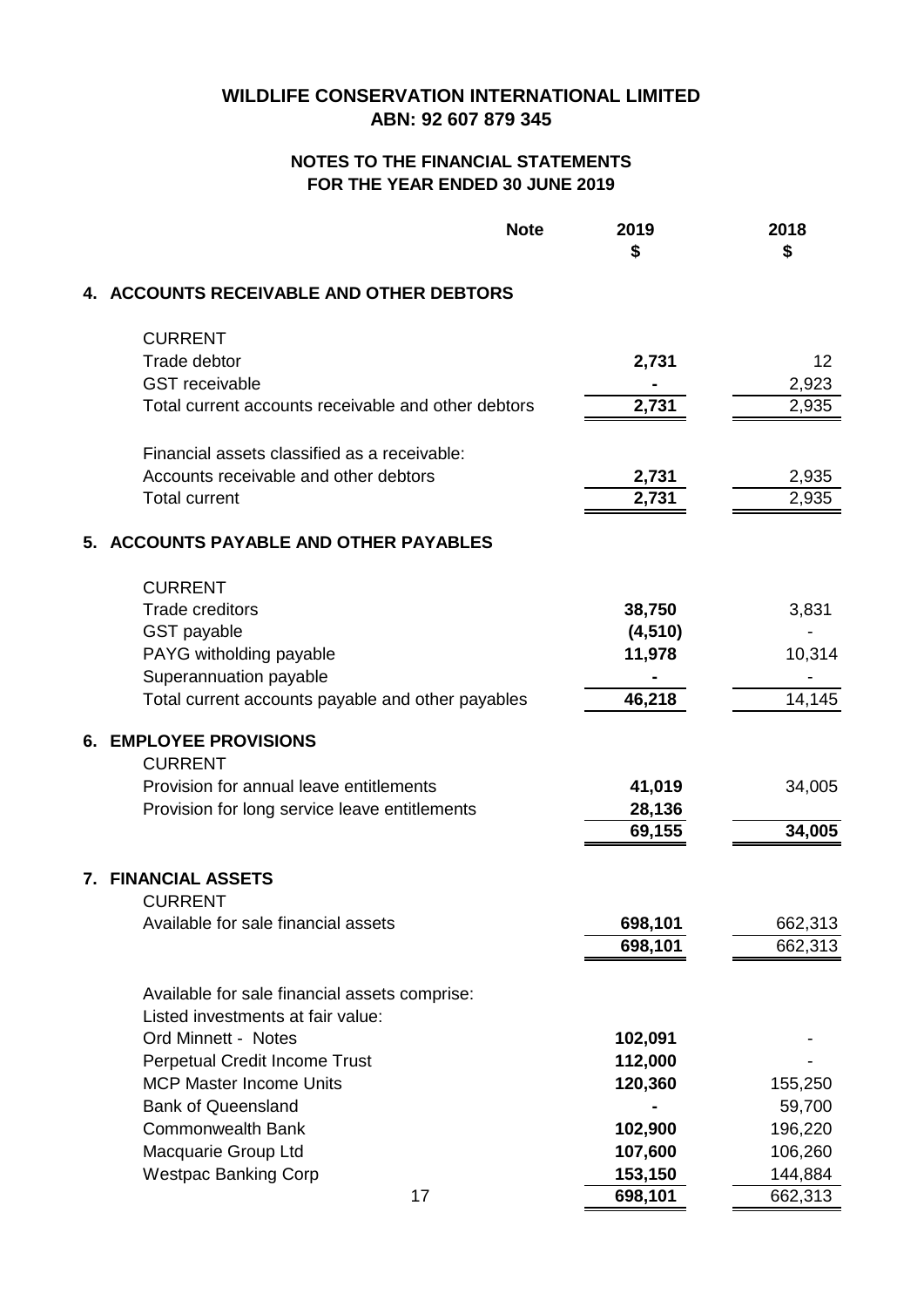# **ABN: 92 607 879 345 WILDLIFE CONSERVATION INTERNATIONAL LIMITED**

## **FOR THE YEAR ENDED 30 JUNE 2019 NOTES TO THE FINANCIAL STATEMENTS**

#### **8. FINANCIAL RISK MANAGEMENT**

The company's financial instruments consist mainly of deposits with banks, local money market instruments, short-term investments, accounts receivable and payables.

The carrying amounts for each category of financial instruments, measured in accordance with AASB 139 as detailed in the accounting policies to these financial statements, are as follows:

| <b>Financial assets</b>                        |                |           |           |
|------------------------------------------------|----------------|-----------|-----------|
| Cash and cash equivalents                      | 3              | 3,545,812 | 2,194,741 |
| Accounts receivable and other debtors          | 4              | 2,731     | 2,935     |
| Available for sale financial assets comprise:  |                |           |           |
| - shares in listed companies                   | $\overline{7}$ | 698,101   | 662,313   |
| <b>Total financial assets</b>                  |                | 4,246,644 | 2,859,989 |
|                                                |                |           |           |
| <b>Financial liabilities</b>                   |                |           |           |
| Financial liabilities at amortised cost:       |                |           |           |
| Accounts payable and other payables            | 5              | 46,218    | 14,145    |
| <b>Total financial liabilities</b>             |                | 46,218    | 14,145    |
|                                                |                |           |           |
| 9. CASH FLOWS NOTE                             |                |           |           |
| Current year surplus                           |                | 1,319,379 | 275,235   |
| Non cash flows in profit                       |                |           |           |
| Movement in fair value of shares               |                | (25, 017) | 6,455     |
|                                                |                |           |           |
| <b>Changes in assets liabilities</b>           |                |           |           |
| Decrease(increase) in receivables              |                | (2,718)   | 1,747     |
| Increase(decrease) in tax liabilities          |                | 77        | 10,170    |
| Increase(decrease) in payables                 |                | 34,920    | (31, 683) |
| Increase(decrease) in provisions for employees |                | 35,151    | 4,447     |
| Cash flows from operations                     |                | 1,361,792 | 266,372   |
|                                                |                |           |           |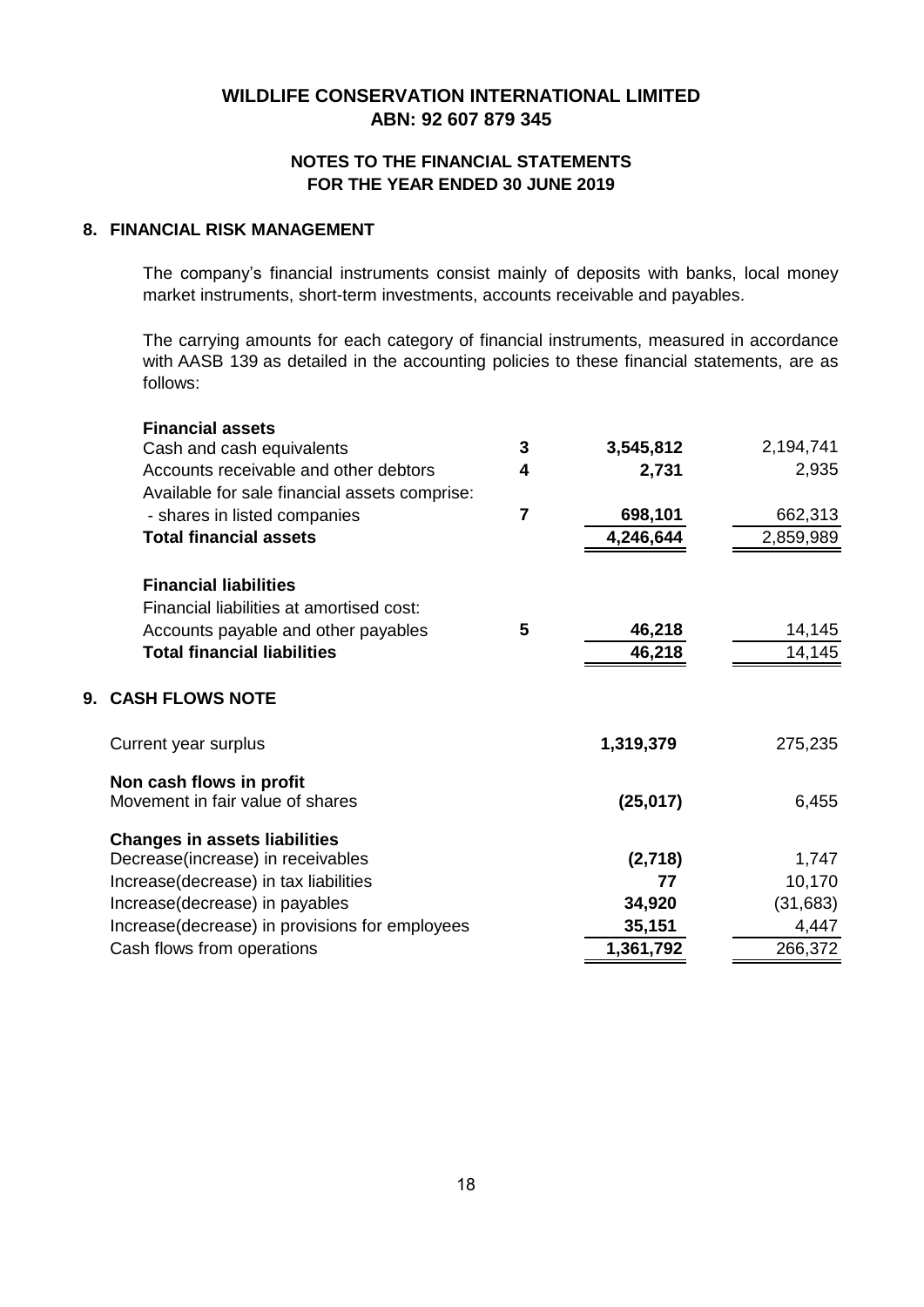## **ABN: 92 607 879 345 WILDLIFE CONSERVATION INTERNATIONAL LIMITED**

## **NOTES TO THE FINANCIAL STATEMENTS FOR THE YEAR ENDED 30 JUNE 2019**

#### **10. CONTINGENT LIABILITIES AND CONTINGENT ASSETS**

In the opinion of the Members of the Committee, the Company did not have any contingencies at 30 June 2019 (30 June 2018: None).

## **11. EVENTS AFTER THE END OF THE REPORTING PERIOD**

No matters or circumstances have arisen since the end of the financial year which significantly affected or may significantly affect the operations of the company, the results of those operations or the state of affairs of the company in future financial years.

## **12. COMPANY DETAILS**

The registered office of the Company is: Wildlife Conservation International Limited 10a Dunford St, Willagee WA 6156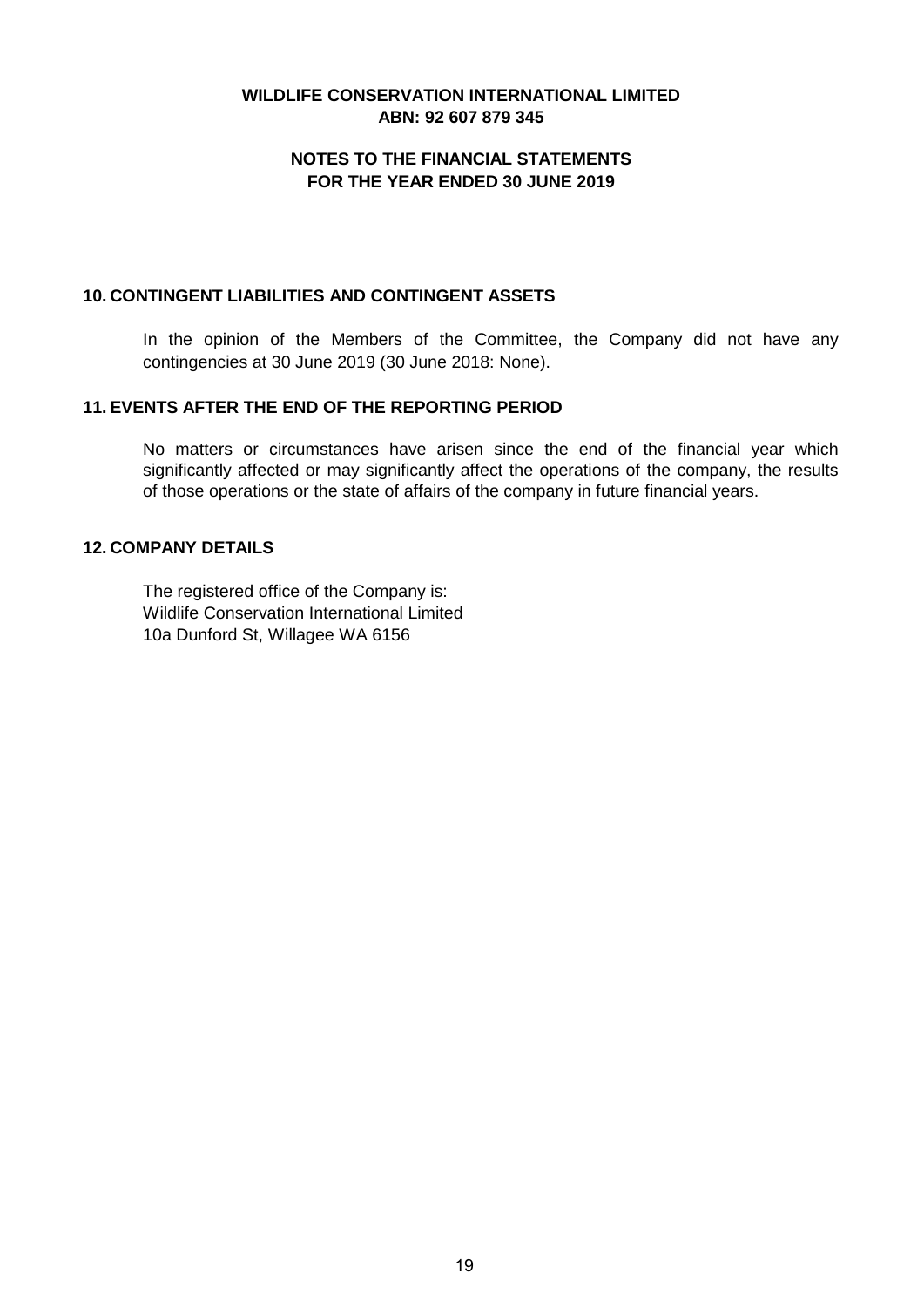|                                            | <b>NOTE</b><br>2019<br>\$ | 2018<br>\$ |
|--------------------------------------------|---------------------------|------------|
| <b>14. DETAILED INCOME AND EXPENDITURE</b> |                           |            |
| <b>REVENUE</b>                             |                           |            |
| TOP - Income                               |                           |            |
| <b>Donations Community</b>                 |                           |            |
| Donation Community <\$1,000                | 828,290                   | 623,448    |
| Donation Community \$1,000-\$9,999         | 126,927                   | 91,190     |
| Donation Community > \$10,000              | 553,376                   | 339,184    |
| <b>P2P Donations</b>                       |                           | 2,226      |
| <b>Total Donations Community</b>           | 1,508,593                 | 1,056,048  |
| <b>Donations Specialised</b>               |                           |            |
| Donation - Adoptions                       | 869,726                   | 805,234    |
| Donation Adoption > \$10,000               |                           | 252        |
| Donation - Save Forest                     | 165,534                   | 137,956    |
| Donation - Workplace Giving                |                           | 827        |
| <b>Donation - Bereavement Gifts</b>        | 338,401                   | 35,416     |
| Donation - Ranger Support Fund             | 330                       |            |
| Donation - Haka                            | 1,720                     |            |
| Donation - Orang Land Trust                | 900                       | 876        |
| Donation - Palm Oil Resistance             |                           | 1,690      |
| Donation - POR Little Legend               |                           | 150        |
| Donation - POR ForestChampion              |                           | 110        |
| Donation - POR ForestProtector             |                           | 250        |
| Donation - POR Allegiance Mem              |                           | 500        |
| <b>Plant Trees</b>                         | 11,345                    | 4,253      |
| <b>Total Donations Specialised</b>         | 1,387,956                 | 987,514    |
| <b>Appeals</b>                             |                           |            |
| Appeal - Rescue Unit West Kali             |                           | 1,200      |
| Appeal - Release Site Sumatra              |                           | 1,611      |
| Appeal - Christmas 2014                    |                           | 2,135      |
| Appeal - EOFY 2015                         |                           | 2,145      |
| <b>Appeal - Save Thirty Hills</b>          |                           | 3,924      |
| Appeal - Haka Anti-Poaching                |                           | 1,350      |
| Appeal - Christmas 2015                    |                           | 4,202      |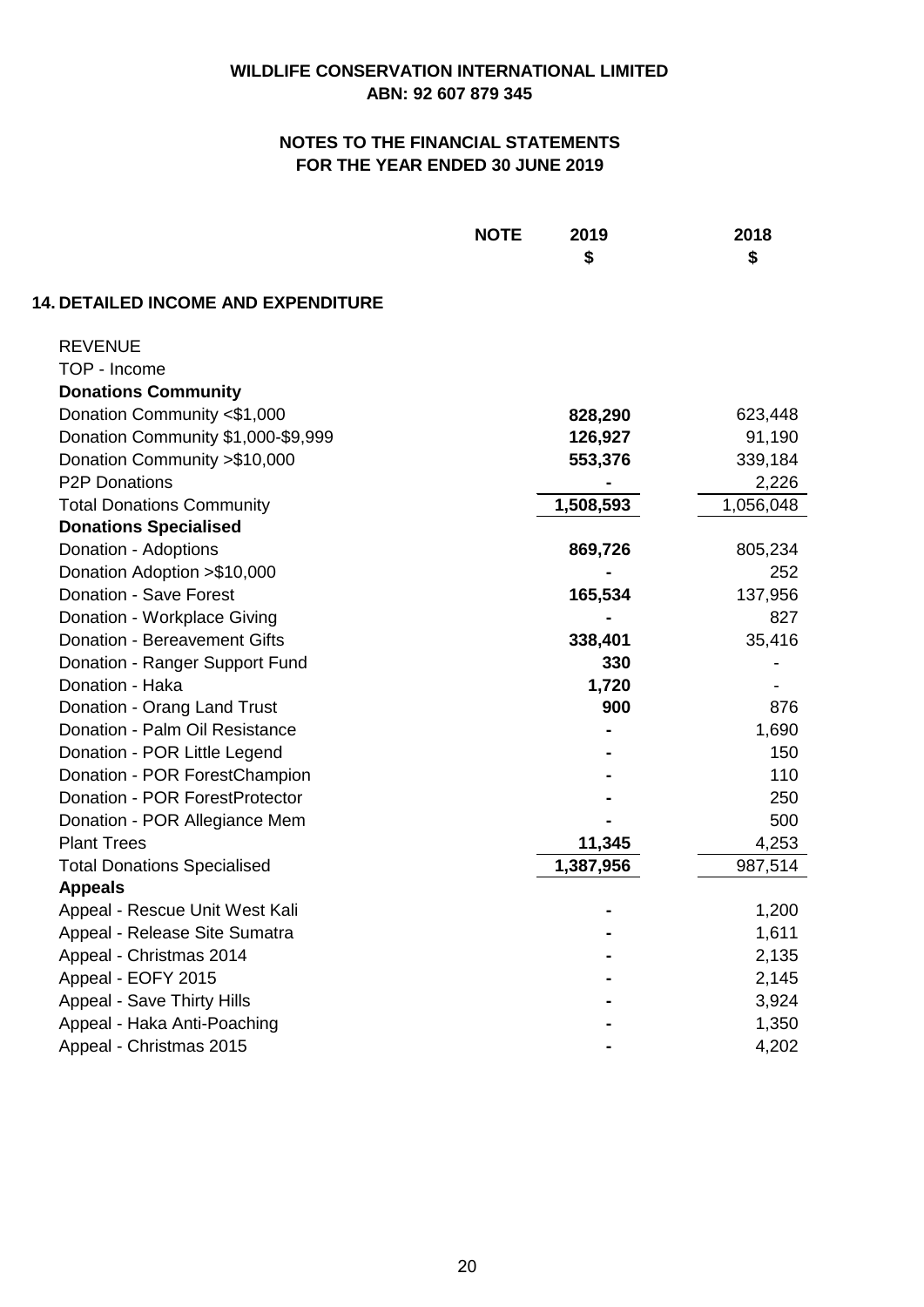| \$<br>\$<br>9,020<br>Appeal - EOFY 2016 30 Hills<br>Appeal - Jungle Guarding 2016<br>23,065<br>25m2 of rainforest/eco Leuser<br>1,047<br>Aceh Tax Time Appeal<br>500<br>Freedom is Close<br>1,750<br>Appeal - Q2 Xmas 2016<br>113,885<br>134,628<br>Appeal Q3 Cupcake<br>121,291<br>34,354<br>Appeal Q4 - Bukit Tigapuluh<br>277,444<br>466,225<br>Xmas 2016 Gifts Appeal<br>8,433<br>330<br>124,500<br>Appeal Q1<br>722,474<br>610,565<br><b>Total Appeals</b><br><b>General Fundraising Income</b><br>Sales - Merchandise<br>7,553<br>7,065<br>Sales - eCards<br>3,099<br>105<br>Freight Received - General<br>2,627<br>2,686<br>Leif Book Sales<br>9,002<br>9,944<br><b>Event Orders</b><br>11,473<br>8,109<br><b>Total General Fundraising Income</b><br>34,696<br>26,967<br><b>Partners - Business General</b><br>750<br>General - Aust Natural Soap Co<br>6,998<br>General - Etiko Pty Ltd<br>500<br>2,000<br>General - Coconut Magic<br>200<br>General - David Hill<br>750<br>General - Greenhil Gift Match<br>100<br>General - My Giving Circle<br>20<br><b>General - BHP Billition Matched</b><br>20,240<br>86,000<br>General - Westpac Gift Match<br>65<br>General - Telstra Match Good2Give<br>797<br>797<br>General - NAB Giftmatch<br>40<br>General - The Chocolate Yogi<br>6,054<br><b>General - Goodwill Wine</b><br>444<br>General - Macquarie Gift Match<br>25<br>General - Redbubble Pty Ltd<br>346<br>319 |                                          | 2019   | 2018   |
|------------------------------------------------------------------------------------------------------------------------------------------------------------------------------------------------------------------------------------------------------------------------------------------------------------------------------------------------------------------------------------------------------------------------------------------------------------------------------------------------------------------------------------------------------------------------------------------------------------------------------------------------------------------------------------------------------------------------------------------------------------------------------------------------------------------------------------------------------------------------------------------------------------------------------------------------------------------------------------------------------------------------------------------------------------------------------------------------------------------------------------------------------------------------------------------------------------------------------------------------------------------------------------------------------------------------------------------------------------------------------------------------------------------------------|------------------------------------------|--------|--------|
|                                                                                                                                                                                                                                                                                                                                                                                                                                                                                                                                                                                                                                                                                                                                                                                                                                                                                                                                                                                                                                                                                                                                                                                                                                                                                                                                                                                                                              |                                          |        |        |
|                                                                                                                                                                                                                                                                                                                                                                                                                                                                                                                                                                                                                                                                                                                                                                                                                                                                                                                                                                                                                                                                                                                                                                                                                                                                                                                                                                                                                              |                                          |        |        |
|                                                                                                                                                                                                                                                                                                                                                                                                                                                                                                                                                                                                                                                                                                                                                                                                                                                                                                                                                                                                                                                                                                                                                                                                                                                                                                                                                                                                                              |                                          |        |        |
|                                                                                                                                                                                                                                                                                                                                                                                                                                                                                                                                                                                                                                                                                                                                                                                                                                                                                                                                                                                                                                                                                                                                                                                                                                                                                                                                                                                                                              |                                          |        |        |
|                                                                                                                                                                                                                                                                                                                                                                                                                                                                                                                                                                                                                                                                                                                                                                                                                                                                                                                                                                                                                                                                                                                                                                                                                                                                                                                                                                                                                              |                                          |        |        |
|                                                                                                                                                                                                                                                                                                                                                                                                                                                                                                                                                                                                                                                                                                                                                                                                                                                                                                                                                                                                                                                                                                                                                                                                                                                                                                                                                                                                                              |                                          |        |        |
|                                                                                                                                                                                                                                                                                                                                                                                                                                                                                                                                                                                                                                                                                                                                                                                                                                                                                                                                                                                                                                                                                                                                                                                                                                                                                                                                                                                                                              |                                          |        |        |
|                                                                                                                                                                                                                                                                                                                                                                                                                                                                                                                                                                                                                                                                                                                                                                                                                                                                                                                                                                                                                                                                                                                                                                                                                                                                                                                                                                                                                              |                                          |        |        |
|                                                                                                                                                                                                                                                                                                                                                                                                                                                                                                                                                                                                                                                                                                                                                                                                                                                                                                                                                                                                                                                                                                                                                                                                                                                                                                                                                                                                                              |                                          |        |        |
|                                                                                                                                                                                                                                                                                                                                                                                                                                                                                                                                                                                                                                                                                                                                                                                                                                                                                                                                                                                                                                                                                                                                                                                                                                                                                                                                                                                                                              |                                          |        |        |
|                                                                                                                                                                                                                                                                                                                                                                                                                                                                                                                                                                                                                                                                                                                                                                                                                                                                                                                                                                                                                                                                                                                                                                                                                                                                                                                                                                                                                              |                                          |        |        |
|                                                                                                                                                                                                                                                                                                                                                                                                                                                                                                                                                                                                                                                                                                                                                                                                                                                                                                                                                                                                                                                                                                                                                                                                                                                                                                                                                                                                                              |                                          |        |        |
|                                                                                                                                                                                                                                                                                                                                                                                                                                                                                                                                                                                                                                                                                                                                                                                                                                                                                                                                                                                                                                                                                                                                                                                                                                                                                                                                                                                                                              |                                          |        |        |
|                                                                                                                                                                                                                                                                                                                                                                                                                                                                                                                                                                                                                                                                                                                                                                                                                                                                                                                                                                                                                                                                                                                                                                                                                                                                                                                                                                                                                              |                                          |        |        |
|                                                                                                                                                                                                                                                                                                                                                                                                                                                                                                                                                                                                                                                                                                                                                                                                                                                                                                                                                                                                                                                                                                                                                                                                                                                                                                                                                                                                                              |                                          |        |        |
|                                                                                                                                                                                                                                                                                                                                                                                                                                                                                                                                                                                                                                                                                                                                                                                                                                                                                                                                                                                                                                                                                                                                                                                                                                                                                                                                                                                                                              |                                          |        |        |
|                                                                                                                                                                                                                                                                                                                                                                                                                                                                                                                                                                                                                                                                                                                                                                                                                                                                                                                                                                                                                                                                                                                                                                                                                                                                                                                                                                                                                              |                                          |        |        |
|                                                                                                                                                                                                                                                                                                                                                                                                                                                                                                                                                                                                                                                                                                                                                                                                                                                                                                                                                                                                                                                                                                                                                                                                                                                                                                                                                                                                                              |                                          |        |        |
|                                                                                                                                                                                                                                                                                                                                                                                                                                                                                                                                                                                                                                                                                                                                                                                                                                                                                                                                                                                                                                                                                                                                                                                                                                                                                                                                                                                                                              |                                          |        |        |
|                                                                                                                                                                                                                                                                                                                                                                                                                                                                                                                                                                                                                                                                                                                                                                                                                                                                                                                                                                                                                                                                                                                                                                                                                                                                                                                                                                                                                              |                                          |        |        |
|                                                                                                                                                                                                                                                                                                                                                                                                                                                                                                                                                                                                                                                                                                                                                                                                                                                                                                                                                                                                                                                                                                                                                                                                                                                                                                                                                                                                                              |                                          |        |        |
|                                                                                                                                                                                                                                                                                                                                                                                                                                                                                                                                                                                                                                                                                                                                                                                                                                                                                                                                                                                                                                                                                                                                                                                                                                                                                                                                                                                                                              |                                          |        |        |
|                                                                                                                                                                                                                                                                                                                                                                                                                                                                                                                                                                                                                                                                                                                                                                                                                                                                                                                                                                                                                                                                                                                                                                                                                                                                                                                                                                                                                              |                                          |        |        |
|                                                                                                                                                                                                                                                                                                                                                                                                                                                                                                                                                                                                                                                                                                                                                                                                                                                                                                                                                                                                                                                                                                                                                                                                                                                                                                                                                                                                                              |                                          |        |        |
|                                                                                                                                                                                                                                                                                                                                                                                                                                                                                                                                                                                                                                                                                                                                                                                                                                                                                                                                                                                                                                                                                                                                                                                                                                                                                                                                                                                                                              |                                          |        |        |
|                                                                                                                                                                                                                                                                                                                                                                                                                                                                                                                                                                                                                                                                                                                                                                                                                                                                                                                                                                                                                                                                                                                                                                                                                                                                                                                                                                                                                              |                                          |        |        |
|                                                                                                                                                                                                                                                                                                                                                                                                                                                                                                                                                                                                                                                                                                                                                                                                                                                                                                                                                                                                                                                                                                                                                                                                                                                                                                                                                                                                                              |                                          |        |        |
|                                                                                                                                                                                                                                                                                                                                                                                                                                                                                                                                                                                                                                                                                                                                                                                                                                                                                                                                                                                                                                                                                                                                                                                                                                                                                                                                                                                                                              |                                          |        |        |
|                                                                                                                                                                                                                                                                                                                                                                                                                                                                                                                                                                                                                                                                                                                                                                                                                                                                                                                                                                                                                                                                                                                                                                                                                                                                                                                                                                                                                              |                                          |        |        |
|                                                                                                                                                                                                                                                                                                                                                                                                                                                                                                                                                                                                                                                                                                                                                                                                                                                                                                                                                                                                                                                                                                                                                                                                                                                                                                                                                                                                                              |                                          |        |        |
|                                                                                                                                                                                                                                                                                                                                                                                                                                                                                                                                                                                                                                                                                                                                                                                                                                                                                                                                                                                                                                                                                                                                                                                                                                                                                                                                                                                                                              |                                          |        |        |
|                                                                                                                                                                                                                                                                                                                                                                                                                                                                                                                                                                                                                                                                                                                                                                                                                                                                                                                                                                                                                                                                                                                                                                                                                                                                                                                                                                                                                              |                                          |        |        |
|                                                                                                                                                                                                                                                                                                                                                                                                                                                                                                                                                                                                                                                                                                                                                                                                                                                                                                                                                                                                                                                                                                                                                                                                                                                                                                                                                                                                                              |                                          |        |        |
|                                                                                                                                                                                                                                                                                                                                                                                                                                                                                                                                                                                                                                                                                                                                                                                                                                                                                                                                                                                                                                                                                                                                                                                                                                                                                                                                                                                                                              |                                          |        |        |
|                                                                                                                                                                                                                                                                                                                                                                                                                                                                                                                                                                                                                                                                                                                                                                                                                                                                                                                                                                                                                                                                                                                                                                                                                                                                                                                                                                                                                              | <b>Total Partners - Business General</b> | 88,393 | 38,052 |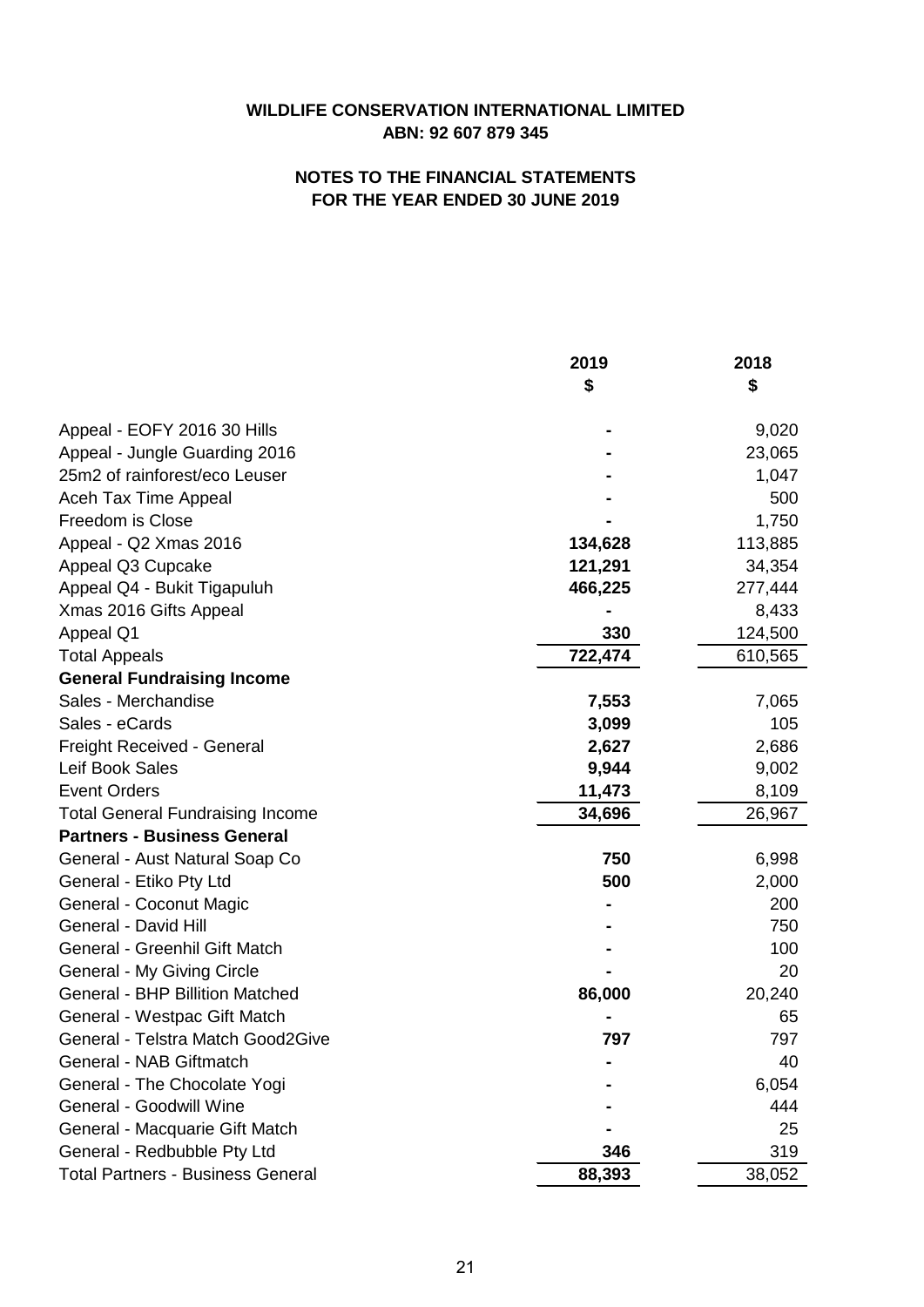|                                       | 2019<br>\$ | 2018<br>\$                   |
|---------------------------------------|------------|------------------------------|
| <b>Partners - Corporate</b>           |            |                              |
| Corporate - Aware Environmental       | 16,668     | 41,670                       |
| Corp - Natures Organics Pty Ltd       |            |                              |
| <b>Total Partners - Corporate</b>     | 16,668     | 41,670                       |
| <b>Partners - Green</b>               |            |                              |
| Green - Calypso Tree Co               |            | 750                          |
| Green - Cubic Promote                 |            | 800                          |
| Green - One Little Indian Ent         |            | 889                          |
| <b>Green T2 Environmental</b>         | 750        | $\qquad \qquad \blacksquare$ |
| <b>Total Partners - Green</b>         | 750        | 2,439                        |
| <b>Partners - Orange</b>              |            |                              |
| Orange - Pindari WA Pty Ltd           |            | 1,600                        |
| <b>Total Partners - Orange</b>        |            | 1,600                        |
| <b>Partners - Canopy</b>              |            |                              |
| Canopy - The Competition Ltd          | 3,059      | 7,168                        |
| Canopy - Bio-Distributors             |            | 2,000                        |
| <b>Total Partners - Canopy</b>        | 3,059      | 9,169                        |
| <b>Partners - Cheek Padders</b>       |            |                              |
| Cheek Padder - Thin Green Line        |            | 18,741                       |
| <b>Total Partners - Cheek Padders</b> |            | 18,741                       |
| <b>3rd Party Donations</b>            |            |                              |
| <b>Benevity</b>                       | 7,133      | 2,012                        |
| Morgan Family Donation                |            | 13,315                       |
| Donate Planet                         | 148        | 78                           |
| Every Day Hero                        |            | 1,980                        |
| Shopnate                              | 372        | 371                          |
| GiftPay Pty Ltd                       |            | 2,577                        |
| GiveEasy                              | 132        | 132                          |
| GiveNow                               | 1,215      | 999                          |
| Go Fundraise                          | 1,331      | 275                          |
| Good2Give                             | 8,194      | 11,177                       |
| JustGiving                            |            | 17,554                       |
| Karma Currency                        | 9,435      | 1,577                        |
| <b>MyCause</b>                        |            | 146                          |
| <b>Good Thnx Donation</b>             |            | 228                          |
| Crowd Funding                         | 17,326     |                              |
| Tears in the Jungle                   | 2,687      | 237                          |
| <b>UK Online Giving Foundation</b>    |            | 423                          |
| <b>Total 3rd Party Donations</b>      | 47,973     | 53,081                       |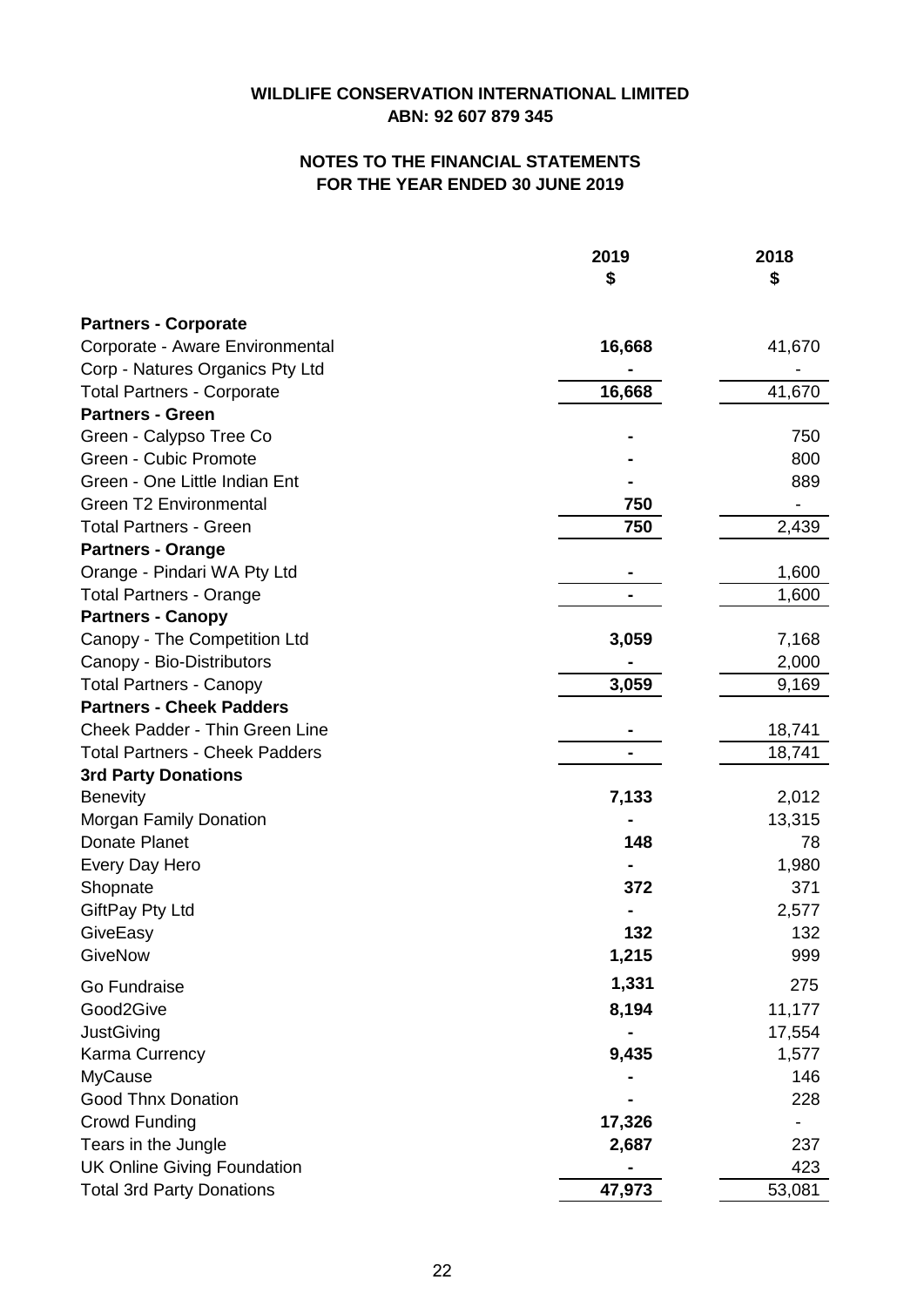|                                       | 2019      | 2018      |
|---------------------------------------|-----------|-----------|
|                                       | \$        | \$        |
| <b>Grant Income</b>                   |           |           |
| <b>Grants for Projects</b>            | 86,871    | 195,849   |
| <b>Grant/Agreement Funds Received</b> |           | 22,029    |
| <b>Total Grant Income</b>             | 86,871.00 | 217,878   |
| <b>Other Income</b>                   |           |           |
| <b>Interest Received</b>              | 3,371     | 3,207     |
| Interest Rec'd - ANZ Notes            |           | 9,309     |
| Interest Rec'd - NAB Notes            |           | 3,739     |
| Profit on sale of shares              | 5,198     |           |
| <b>Dividend Received</b>              | 9,108     | 2,068     |
| NB Global - Dividend                  | 2,888     |           |
| Dividend Rec'd - BOQ                  | 1,287     | 564       |
| Dividend Rec'd - Macquarie Note       | 3,150     | 6,072     |
| Franking Credit (ATO)                 |           | 9,859     |
| Bookkeeping Fees WA/ARP               | 4,582     | 3,818     |
| Copyright Income                      | 556       |           |
| Dividend - Westpac                    | 5,443     |           |
| <b>OURF Funds Received</b>            | 596,702   |           |
| <b>Total Other Income</b>             | 632,285   | 38,636    |
| <b>State Fundraising</b>              |           |           |
| State F/R - Adoptions                 | 6,255     | 9,340     |
| State F/R - Donations                 | 27,731    | 31,558    |
| State F/R - Save Forest               | 2,270     | 16,029    |
| <b>State F/R Merch Sales</b>          | 30,569    | 46,756    |
| State F/R - Choc/Cookie Sales         | 1,563     | 6,086     |
| <b>State - Entertainment Book</b>     | 596       | 409       |
| State F/R - Fundraising               | 33,339    | 43,999    |
| <b>RB Events Ticket Sales</b>         | 4,787     | 14,720    |
| State F/R - IEP Adoption              |           | 65        |
| State F/R - ITP Donation              | 400       | 390       |
| <b>WGF Membership Income</b>          | 100       | 2,400     |
| <b>WGF - Merch Sales</b>              | 238       |           |
| <b>WGF - Donations Income</b>         | 3,462     | 1,507     |
| <b>Total State Fundraising</b>        | 111,310   | 173,259   |
| Total TOP - Income                    | 4,641,028 | 3,275,619 |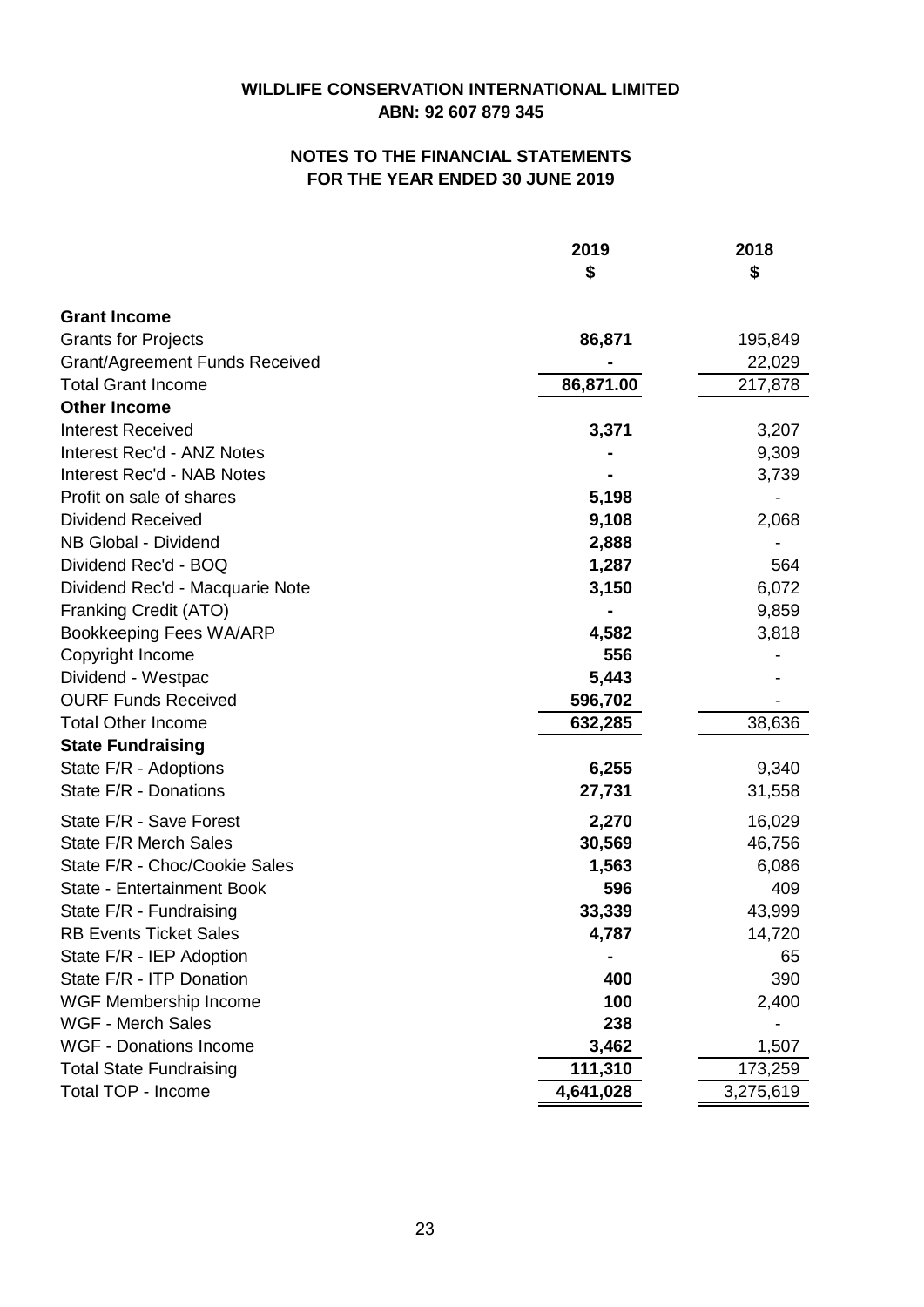|                                          | 2019      | 2018      |
|------------------------------------------|-----------|-----------|
|                                          | \$        | \$        |
| <b>TOP Income Not CRM Recorded</b>       |           |           |
| <b>Eco Tours</b>                         |           |           |
| <b>Orangutan Odyssey Tours/Donations</b> | 66,956    | 106,695   |
| <b>Total Eco Tours</b>                   | 66,956    | 106,695   |
| <b>CAD - Income</b>                      |           |           |
| <b>CAD - Donation Community</b>          |           | 9,964     |
| CAD - Other                              |           |           |
| <b>Total CAD - Income</b>                |           | 9,964     |
| <b>IEP - Income</b>                      |           |           |
| IEP - Donation Adoption                  | 28,625    | 27,570    |
| IEP - Donation Community                 | 63,392    | 6,098     |
| <b>IEP - Donate Now</b>                  |           | 4,352     |
| <b>IEP - Donation Save Forest</b>        | 1,241     | 711       |
| <b>IEP Safeguard Hectares</b>            |           | 997       |
| IEP - Grant/Agreement Funds              |           | 119,631   |
| IEP - Interest Received                  |           | 134       |
| IEP - Appeal Save Leuser                 |           | 250       |
| Total IEP - Income                       | 93,258    | 159,743   |
| <b>ITP - Income</b>                      |           |           |
| <b>ITP - Donation Adoption</b>           | 15,538    | 12,949    |
| <b>ITP - Donation Community</b>          | 3,746     | 3,371     |
| <b>ITP - Donation Save Forest</b>        | 648       | 1,530     |
| ITP - Interest Received                  |           | 4         |
| Total ITP - Income                       | 19,932    | 17,854    |
| <b>Currency Gain/Loss</b>                | 433,043   | 141,173   |
| Gain/Loss on sale of Notes               | 5,854     | (626)     |
| Movement in Value Notes/shares           | 25,016    | (6, 455)  |
| <b>Total Income</b>                      | 5,285,087 | 3,703,965 |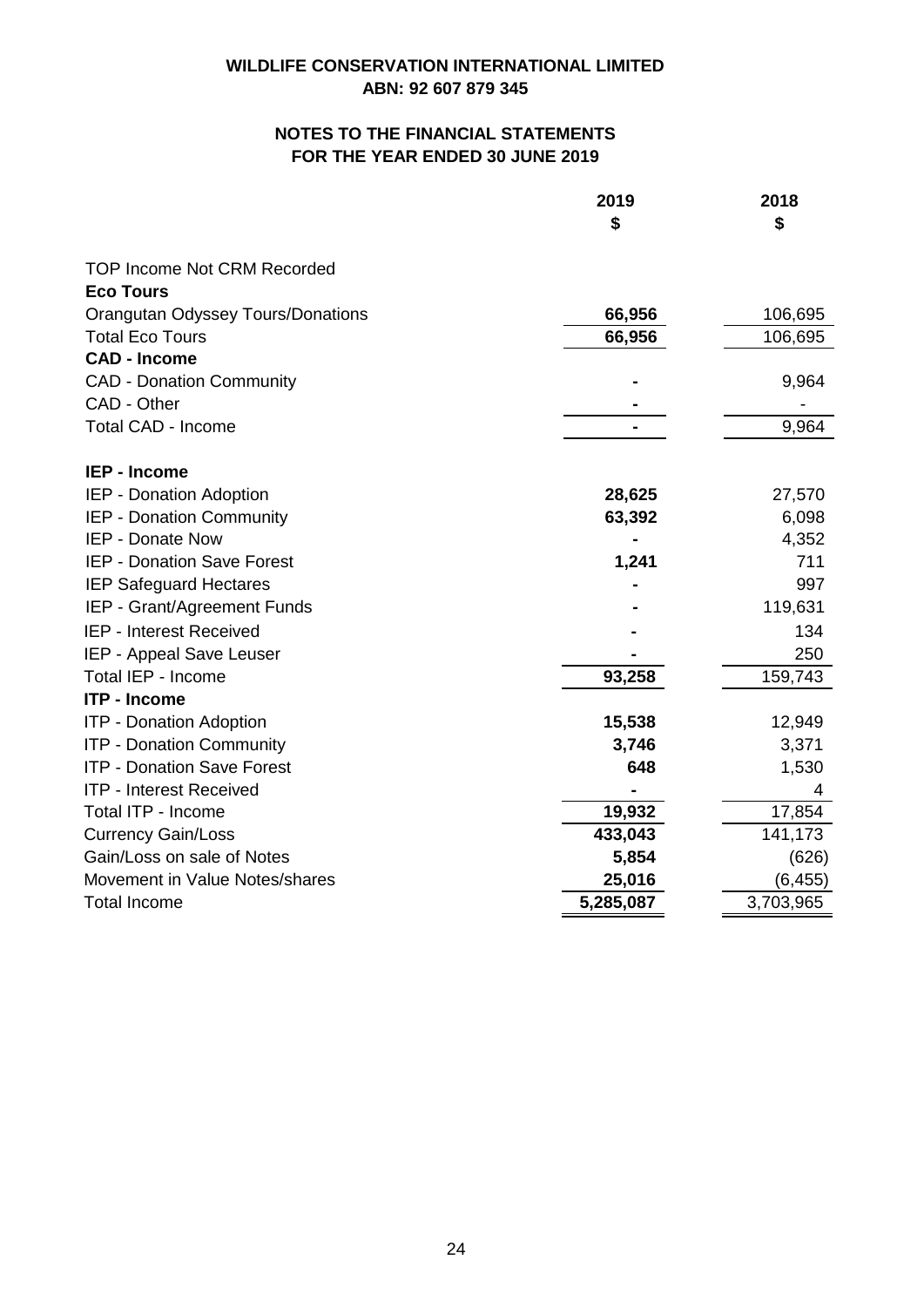|                                       | 2019<br>\$ | 2018<br>\$ |
|---------------------------------------|------------|------------|
|                                       |            |            |
| <b>Cost of Sales</b>                  |            |            |
| <b>TOP - Cost of Sales</b>            |            |            |
| <b>Adopt - Stationery/Printing</b>    | 2,060      | 2,070      |
| Adopt - Postage/Freight               |            | 27         |
| <b>Adopt - Other Costs</b>            | 38         | 350        |
| <b>Total Adoption Costs</b>           | 2,098      | 2,447      |
| <b>Appeal Costs</b>                   |            |            |
| Appeals                               |            | 30,562     |
| <b>Total Appeal Costs</b>             |            | 30,562     |
| <b>Merchandise Costs</b>              |            |            |
| Merch - General Purchases             | 4,298      | 1,415      |
| Book (Leif) Costs                     | 59,648     |            |
| <b>Total Merchandise Costs</b>        | 63,946     | 1,415      |
| <b>Fundraising Costs</b>              |            |            |
| <b>Fundraising - Stationery/Print</b> | 2,542      | 1,610      |
| <b>Fundraising - Costs</b>            | 64,015     | 2,192      |
| <b>Fundraising - Venue Costs</b>      |            | 1,120      |
| Fundraising - Travel Accom Meal       | 13,105     | 9,030      |
| Fundraising - X-mas Appeal            | 13,013     |            |
| OO Tours - Travel Accom Meals         |            | (164)      |
| <b>Total Fundraising Costs</b>        | 92,675     | 13,787     |
| <b>General Fundraising Costs</b>      |            |            |
| Advertising/Publicity                 |            | 1,294      |
| Communications                        | 9,902      | 6,204      |
| World Book Tour                       | 56,544     |            |
| <b>F2F Recruitment</b>                |            | 7,500      |
| <b>Donor Reactivation</b>             |            | 44,363     |
| Freight/Postage General               | 17,311     | 19,623     |
| <b>Graphic Design</b>                 |            | 1,000      |
| IT General/Computer                   | 34,718     | 50,345     |
| <b>IT Fundraising</b>                 |            | 266        |
| <b>Events</b>                         | 1,149      |            |
| <b>EOFY Appeal Costs</b>              | 16,561     |            |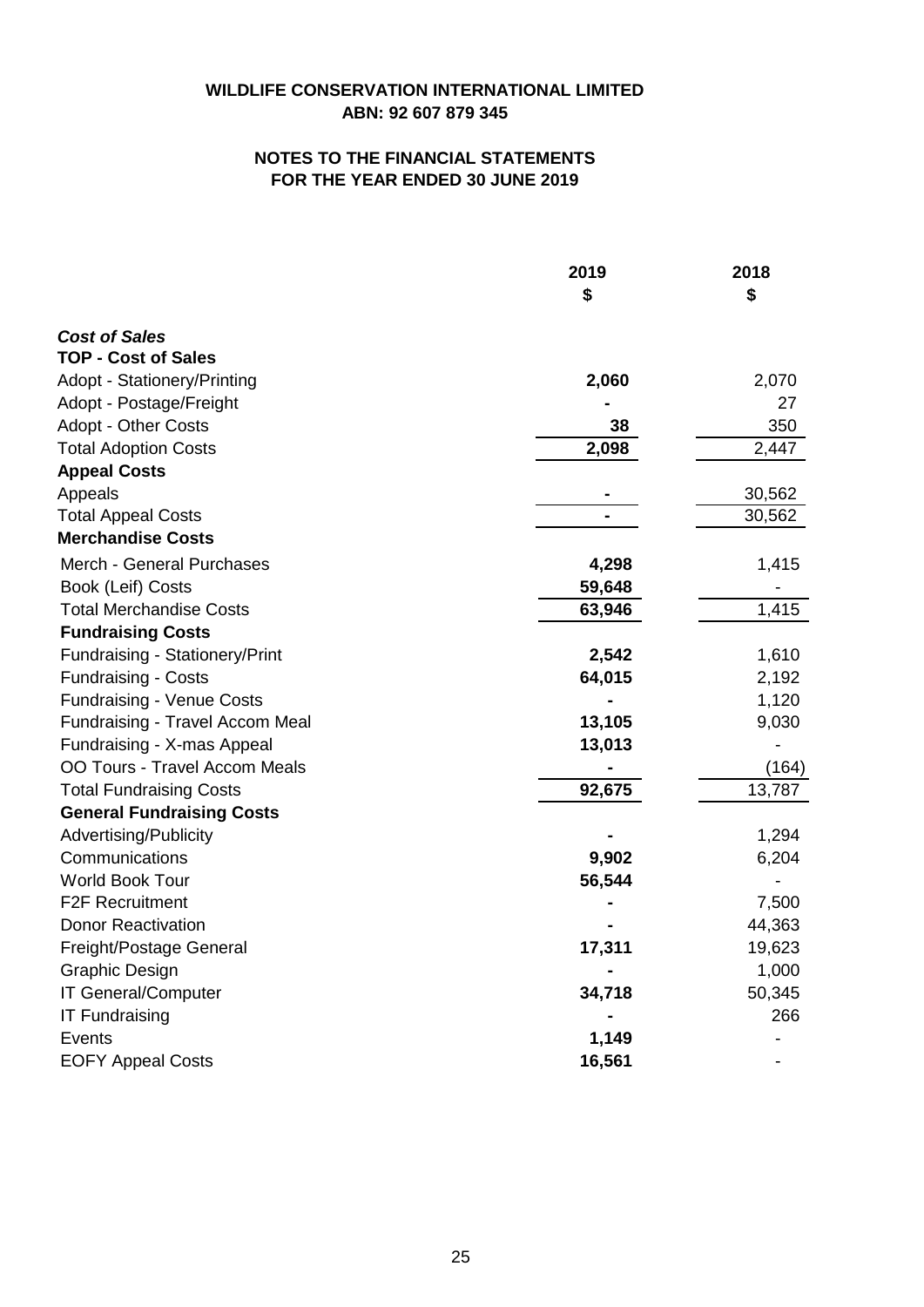# **ABN: 92 607 879 345 WILDLIFE CONSERVATION INTERNATIONAL LIMITED**

# **FOR THE YEAR ENDED 30 JUNE 2019 NOTES TO THE FINANCIAL STATEMENTS**

|                                        | 2019      | 2018      |
|----------------------------------------|-----------|-----------|
|                                        | \$        | \$        |
| Marketing - Social Media               | 561,855   | 701,524   |
| Marketing                              |           | 5,475     |
| Printing (General)                     |           | 286       |
| Printing (Marketing)                   |           | 12,081    |
| <b>Merchant Bank Fees</b>              | 56,487    | 41,948    |
| eCommerce/Online Fees                  | 3,539     | 4,689     |
| <b>Setup Expenses</b>                  | 2,234     |           |
| <b>Total General Fundraising Costs</b> | 760,300   | 896,598   |
| <b>3rd Party Expenses</b>              |           |           |
| 3rd Party Website Fees                 | 35,596    | 22,443    |
| 3rd Party Website Subscriptions        |           | 490       |
| <b>Total 3rd Party Expenses</b>        | 35,596    | 22,933    |
| <b>State Fundraising Costs</b>         |           |           |
| State F/R - Stationery/Print           |           | 123       |
| State F/R - Event Costs                | 9,857     | 9,215     |
| State F/R - Venue Costs                |           | 8,451     |
| State F/R - Merch Purch                | 36,829    | 30,305    |
| State F/R - Choc/Cookie Purch          | 308       | 3,893     |
| State F/R - Entertainment Book         | 55        | 554       |
| <b>WGF Costs</b>                       | 914       | 122       |
| State F/R - Freight/Postage            |           | 46        |
| <b>Total State Fundraising Costs</b>   | 47,963    | 52,709    |
| <b>Total TOP - Cost of Sales</b>       | 1,002,578 | 1,020,451 |
| <b>TOP NZ - Cost of Sales</b>          |           |           |
| TOP NZ - Freight/Postage               |           | 35        |
| TOP NZ - IT Database/Website           |           | 200       |
| TOP NZ - IT General/Computer           |           | 504       |
| TOP NZ - eCommerce/ Online Fees        |           | 500       |
| Total TOP NZ - Cost of Sales           |           | 1,239     |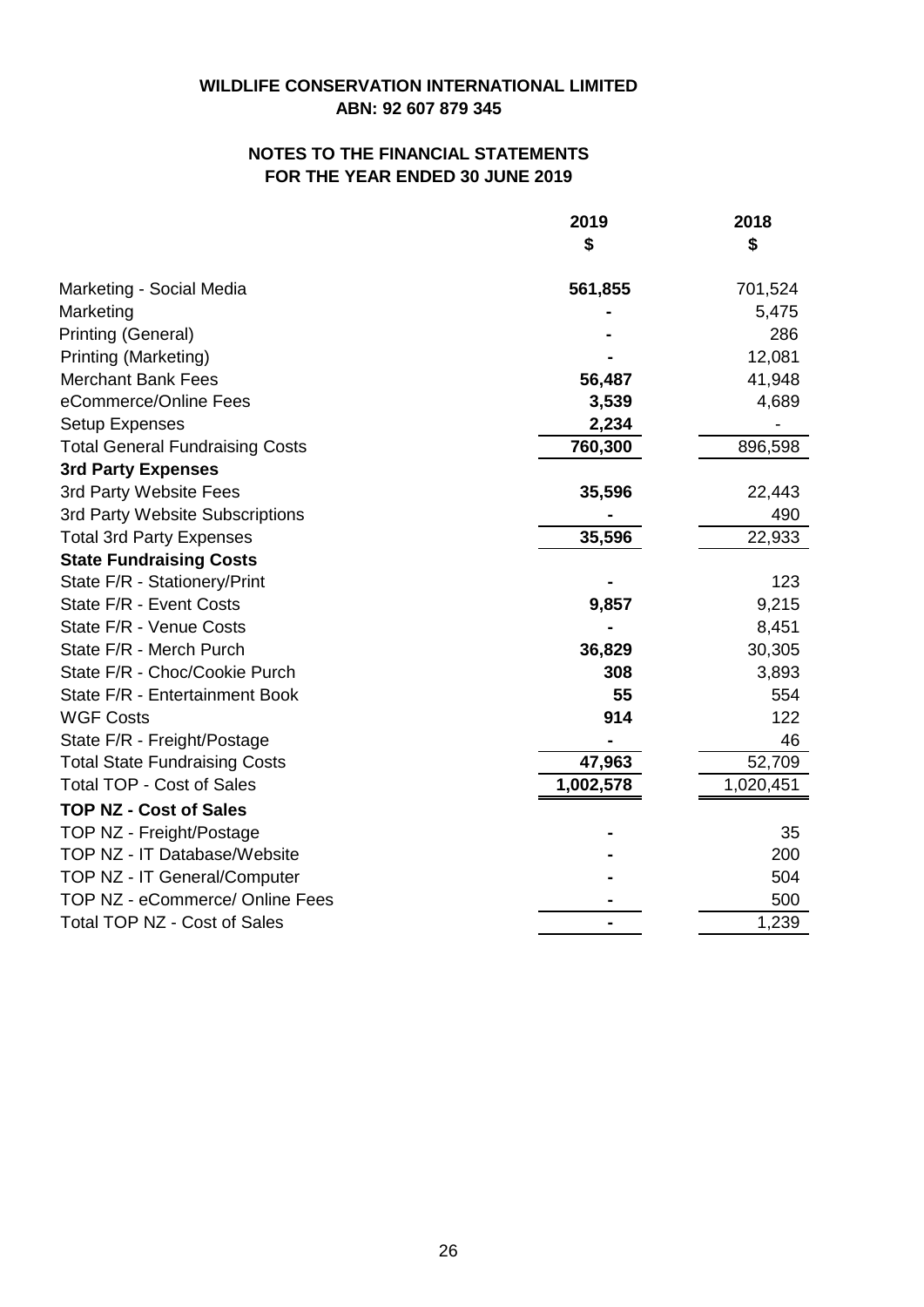|                                         | 2019<br>\$ | 2018<br>\$ |
|-----------------------------------------|------------|------------|
|                                         |            |            |
| <b>IEP - Cost of Sales</b>              |            |            |
| IEP - IT Database/Website               |            | 1,171      |
| IEP - IT Social Media                   |            | 114        |
| IEP - Marketing Social Media            | 4,079      | 27,488     |
| <b>Total IEP - Cost of Sales</b>        | 4,079      | 28,773     |
| <b>ITP - Cost of Sales</b>              |            |            |
| ITP - IT Database/website               |            | 742        |
| <b>Total ITP - Cost of Sales</b>        |            | 742        |
| <b>TOP US - Cost of Sales</b>           |            |            |
| <b>TOP US eCommerce/Online Fees</b>     |            | 1,381      |
| <b>Total TOP US - Cost of Sales</b>     |            | 1,381      |
| <b>Total Cost of Sales</b>              | 1,006,657  | 1,052,586  |
| <b>Gross Profit</b>                     | 4,278,430  | 2,651,379  |
|                                         |            |            |
| <b>Expenses</b>                         |            |            |
| <b>TOP - Expenses</b>                   |            |            |
| <b>Administration Costs</b>             | 9,320      | 12,626     |
| <b>OURF Startup Costs 2015</b>          |            | 1,000      |
| Audit/Legal/Accountant Fees             | 3,603      | 7,067      |
| Bank Fees (Not Merchant)                | 1,078      | 968        |
| Insurances                              | 13,311     | 8,479      |
| <b>Registration Fees</b>                |            | 410        |
| <b>Stamp Duty</b>                       |            |            |
| <b>Subscriptions &amp; Memberships</b>  | 7,991      | 2,492      |
| <b>Stationery &amp; Office Supplies</b> | 3,228      | 1,391      |
| <b>Team Member Gifts</b>                | 164        | 145        |
| Training/Workshops/Meetings             | 760        | 545        |
| <b>Travel Accom/Meals</b>               |            |            |
| <b>Total TOP - Expenses</b>             | 39,455     | 35,123     |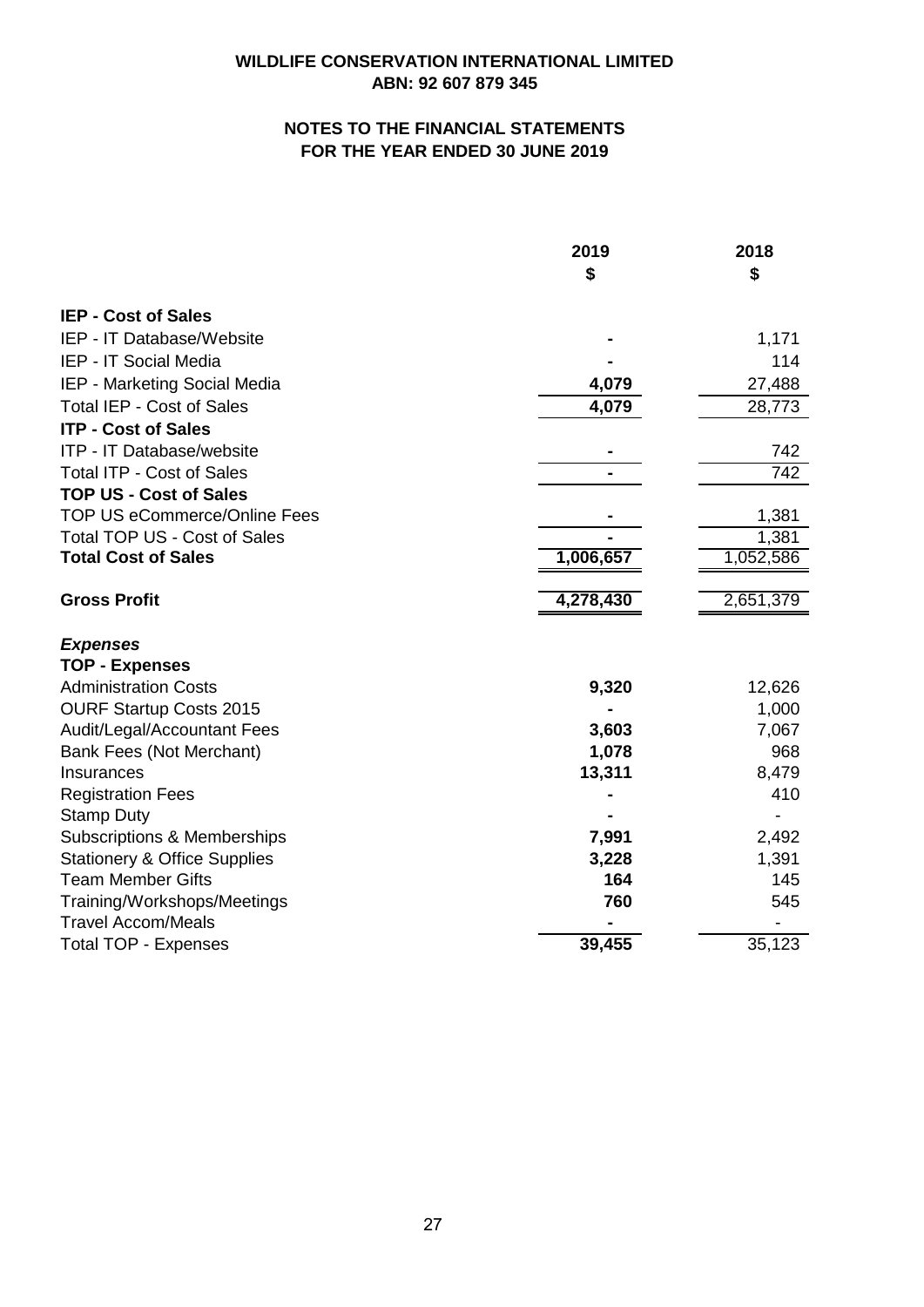|                                    | 2019<br>\$ | 2018<br>\$ |
|------------------------------------|------------|------------|
|                                    |            |            |
| <b>Payroll Expenses</b>            |            |            |
| <b>Wages &amp; Salaries</b>        | 623,699    | 549,017    |
| <b>Provision for Annual Leave</b>  | 7,014      | 4,446      |
| Provision for Long Service Leave   | 28,136     |            |
| <b>Superannuation Expense</b>      | 58,674     | 51,802     |
| <b>Staff Entertainment</b>         |            | 220        |
| <b>Other Employment Expenses</b>   |            | 449        |
| <b>Total Payroll Expenses</b>      | 717,523    | 605,934    |
| <b>Total Expenses</b>              | 756,978    | 641,057    |
|                                    |            |            |
| <b>Operating Profit</b>            | 3,521,452  | 2,010,322  |
| <b>Project Spending</b>            |            |            |
| <b>TOP - Projects</b>              |            |            |
| <b>BOSF Orangutan Post-Release</b> | 40,000     | 30,000     |
| Borneo Nature Fund - Patrol        | 105,400    | 95,000     |
| <b>BOSF - Staff Training</b>       |            | 8,000      |
| Borneo Nature Fund - Research      | 40,000     | 30,000     |
| <b>COP - Running Costs</b>         | 150,000    | 130,000    |
| COP - PT Hope Land                 | 36,468     |            |
| COP - Other                        | 30,250     | 23,000     |
| FOTO - Running Costs               | 7,500      | 8,000      |
| <b>FKL</b>                         |            | 4,250      |
| FZS - PT Security Jambi I and II   | 61,048     | 111,000    |
| PT Restorasi Ekosistem BTP         |            | 2,870      |
| FZS - Open Sanctuary               | 20,000     |            |
| FZS - Rel Site Running Costs       | 116,000    | 110,360    |
| <b>FZS BTP Protection</b>          | 80,000     | 20,000     |
| <b>FZS - Mobile Education Unit</b> | 20,000     | 7,340      |
| FZS - Timber Tracking              | 11,680     |            |
| FZS - Law Encforcement             | 10,000     |            |
| HaKa - Leuser Ecosystem Project    | 175,000    | 100,000    |
| HaKa - Legal Costs                 |            | 50,000     |
| HaKa - Other                       | 12,745     | 12,355     |
| Hutan - KOCP Wildlife Wardens      | 40,000     | 30,000     |
| IAR - Rescue Team                  | 80,000     |            |
| IAR - Orangutan Rescue Unit        |            | 50,250     |
| IAR - Rescue Centre                | 50,000     | 80,000     |
| OIC - Orangutan Info Centre        |            | 45,860     |
| OFUK - Camp Rasak Lamandau         | 75,000     | 65,000     |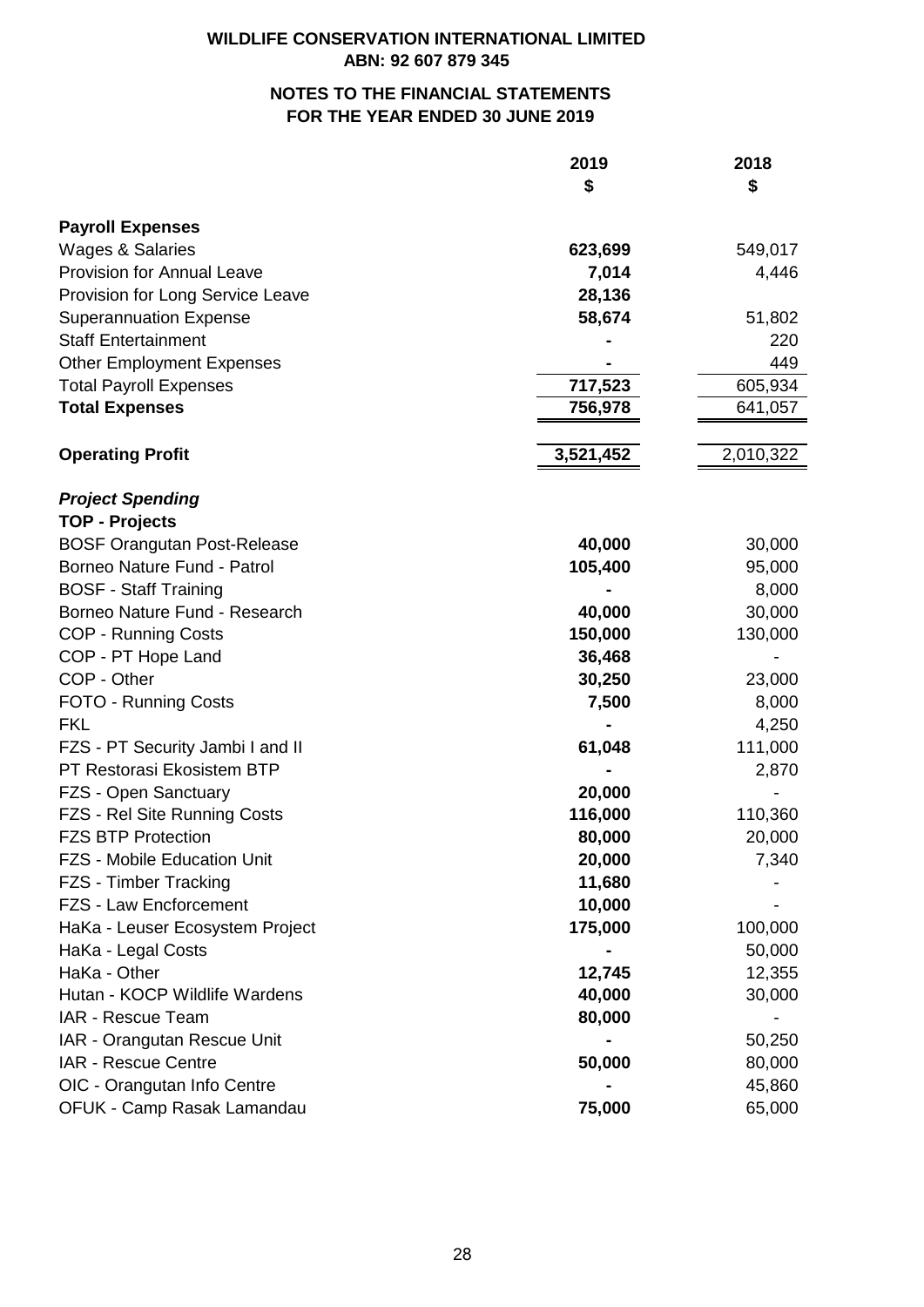# **FOR THE YEAR ENDED 30 JUNE 2019 NOTES TO THE FINANCIAL STATEMENTS**

|                                           | 2019      | 2018      |
|-------------------------------------------|-----------|-----------|
|                                           | \$        | \$        |
| <b>OFUK - Orangutan Rescues</b>           | 5,000     | 5,000     |
| OC - Vet Workshop                         | 10,000    | 10,000    |
| Orangutan Vetenary Aid                    | 9,860     | 5,836     |
| <b>OURF - Administration Costs</b>        |           | 2,500     |
| OIC - Reforestation                       | 50,000    |           |
| OIC - Other                               | 2,760     |           |
| <b>OURF - Mobile Educ Conserv Unit</b>    |           | 15,250    |
| <b>OURF - Tree Planting</b>               |           | 8,509     |
| My Trip My Adventure                      | 375       |           |
| Pro Natura - Sungai Wain                  | 13,500    | 5,000     |
| Scorpion                                  | 20,000    | 6,000     |
| Scorpion - Vehicle                        |           | 15,700    |
| <b>Elephant Conflict</b>                  | 915       |           |
| <b>SOCP Batang Toru</b>                   | 25,000    | 10,000    |
| <b>SOCP Quarantine</b>                    | 82,500    | 80,000    |
| Kehus Manager                             | 30,000    |           |
| <b>FZS Wildlife Protenction Units BTP</b> | 339,083   | 295,700   |
| Jambi III Security BTP                    |           | 24,000    |
| Projects- Monitoring & Evaluation         | 6,629     | 5,544     |
| Forum Konservasi Leuser                   | 11,200    |           |
| <b>Total TOP - Projects</b>               | 1,767,913 | 1,502,324 |
|                                           |           |           |
| <b>IEP - Projects</b>                     |           |           |
| <b>University USFW</b>                    | 29,870    |           |
| <b>Elephant Vet</b>                       | 52,000    | 52,000    |
| Grant refund                              | 242,340   |           |
| <b>Wildlife Ambulance and Educate</b>     | 57,287    | 78,500    |
| Harapan Elephant                          |           | 51,000    |
| Leuser Elephant Research                  | 3,535     | 18,890    |
| <b>Leuser Elephant Collars</b>            | 31,670    | 5,000     |
| Aerial drone - BTP ECMU                   |           | 2,000     |
| Sumatran Ranger Project                   | 7,500     | 5,000     |
| <b>FZS CBCM Workshops and Training</b>    |           | 8,520     |
| <b>FKL Elephant GPS Collars</b>           |           | 11,843    |
| Palm Oil Awareness                        | 9,958     |           |
| <b>Total IEP - Projects</b>               | 434,160   | 232,753   |
| <b>Total Project Spending</b>             | 2,202,073 | 1,735,077 |
| <b>Net Profit</b>                         | 1,319,379 | 275,235   |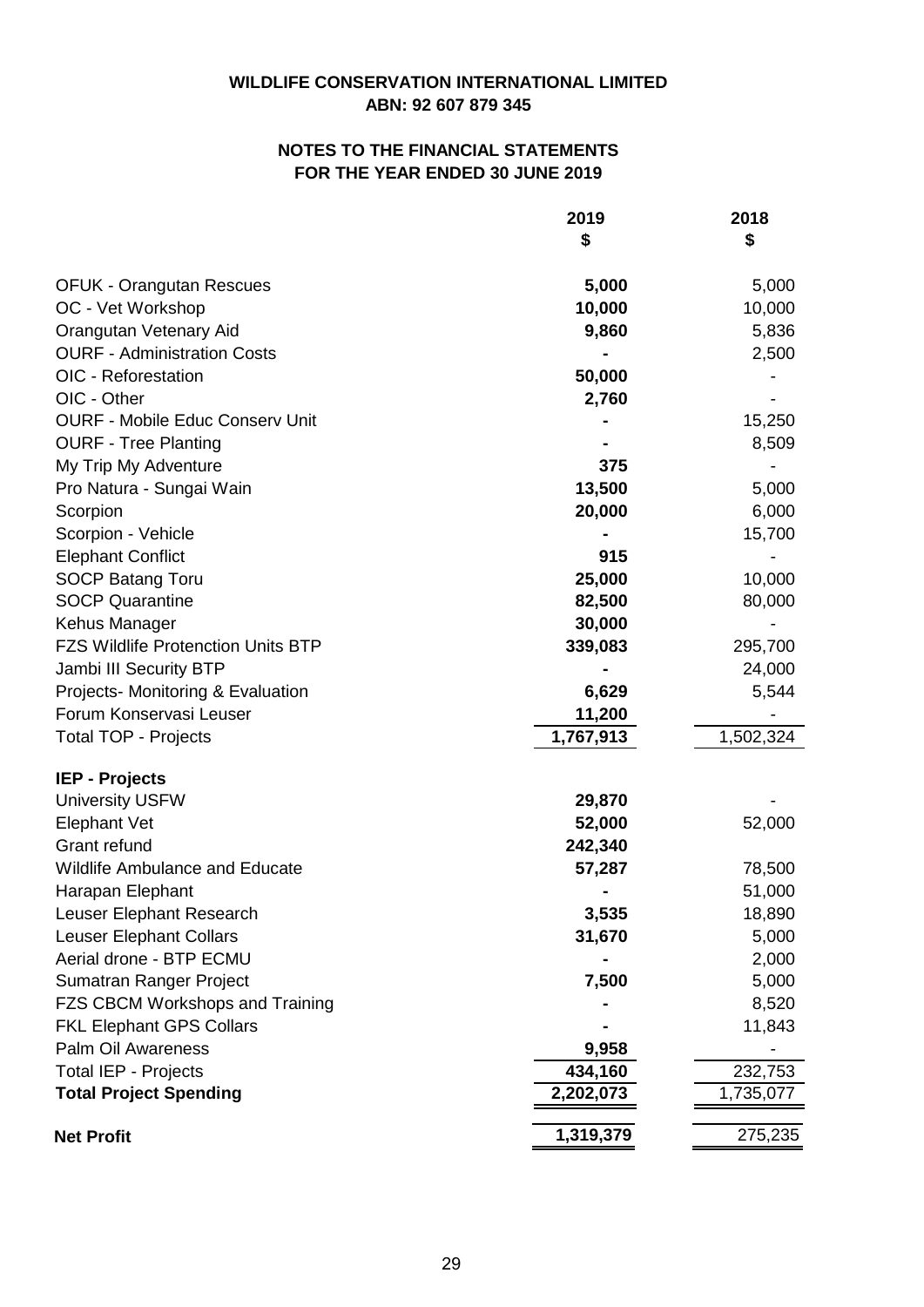## **STATEMENT BY MEMBERS OF THE COMMITTEE**

In the opinion of the committee the financial report as set out on pages 1 to 30:

1. Present fairly the financial position of Wildlife Conservation International Limited as at 30 June 2019 and its performance for the period ended on that date in accordance with Australian Accounting Standards (including Australian Accounting Interpretations) of the Australian Accounting Standards Board.

2. At the date of this statement, there are reasonable grounds to believe that Wildlife Conservation International Limited will be able to pay its debts as and when they fall due.

This statement is made in accordance with a resolution of the committee and is signed for and on behalf of the committee by:

Leif Cocks **Chairperson** 

Dated this 27 Septemeber 2019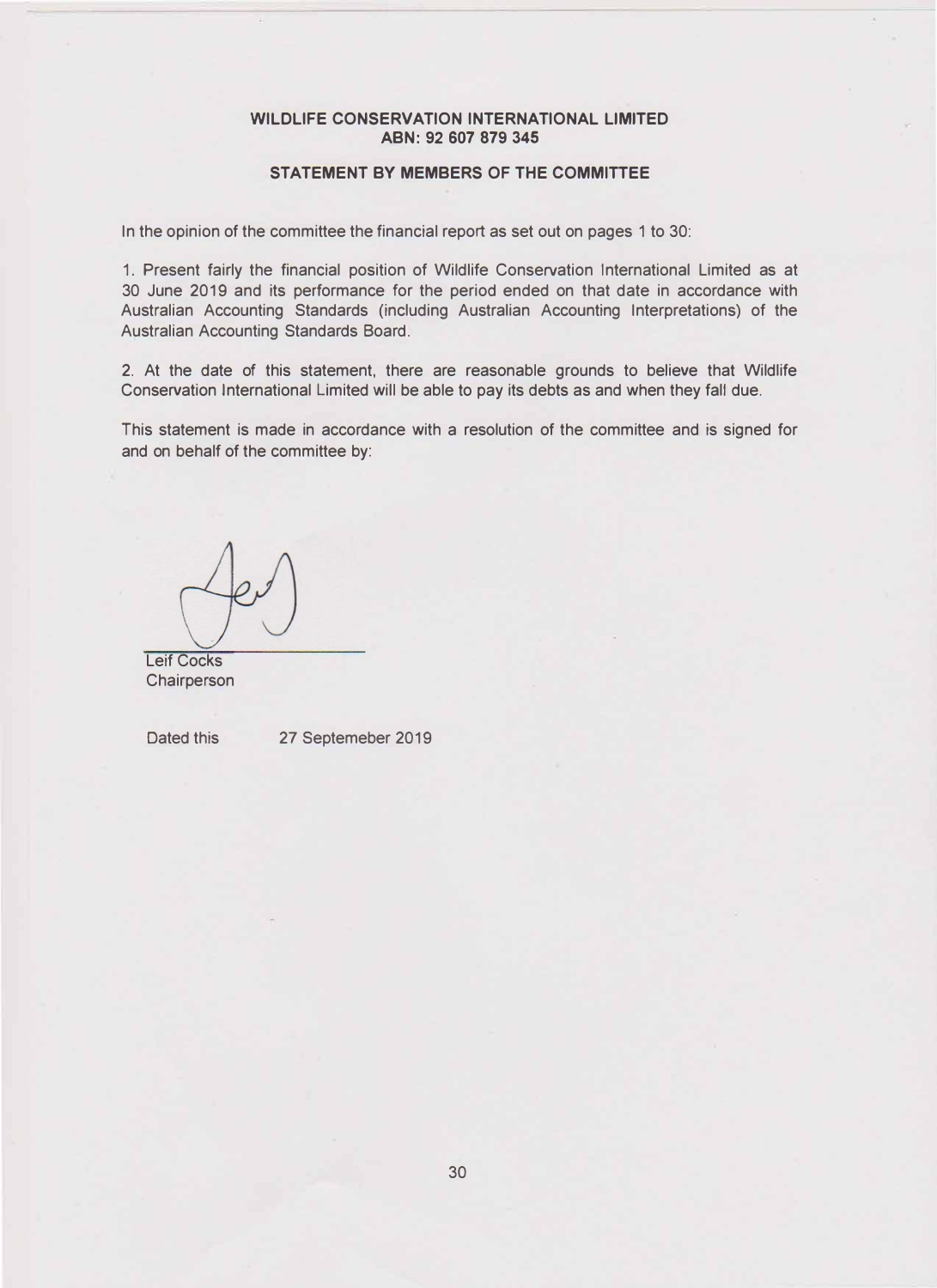

#### **Independent Auditor's Report To the Members of Wildlife Conservation International Limited**

## **Qualified Opinion**

We have audited the financial report of Wildlife Conservation International Limited which comprises the statement of financial position as at 30 June 2019, the statement of comprehensive income, the statement of changes in equity and the statement of cash flows for the year then ended, and notes to the financial statements, including a summary of significant accounting policies, and the declaration by the committee.

In our opinion, the accompanying financial report presents fairly, in all material aspects, the financial position of the Entity as at 30 June 2019, and its financial performance and its cash flow for the year then ended in accordance with Australian Accounting Standards – Reduced Disclosure Requirements.

## **Basis for Qualified Opinion**

We conducted our audit in accordance with Australian Auditing Standards. Our responsibilities under those standards are further described in the *Auditor's Responsibilities for the Audit of the Financial Report* section of our report. We are independent of the Entity in accordance with the auditor independence requirements of the Accounting Professional and Ethical Standards Board's APES 110 *Code of Ethics for Professional Accountants* ("the Code") that are relevant to our audit of the financial report in Australia. We have also fulfilled our other ethical responsibilities in accordance with the Code.

Given the nature of cash receipts, it is not possible for our examination to include audit procedures that extend beyond the amounts of income recorded in the accounting records of Australian Orangutan Project Incorporated.

We believe that the audit evidence we have obtained is sufficient and appropriate to provide a basis for our qualified opinion.

#### **Information Other than the Financial Report and Auditor's Report Thereon**

Those charged with governance are responsible for the other information. The other information comprises the information included in the annual report<sup>1</sup> for the year ended 30 June 2019 but does not include the financial report and our auditor's report thereon.

Our opinion on the financial report does not cover the other information and accordingly we do not express any form of assurance conclusion thereon.

In connection with our audit of the financial report, our responsibility is to read the other information and, in doing so, consider whether the other information is materially inconsistent

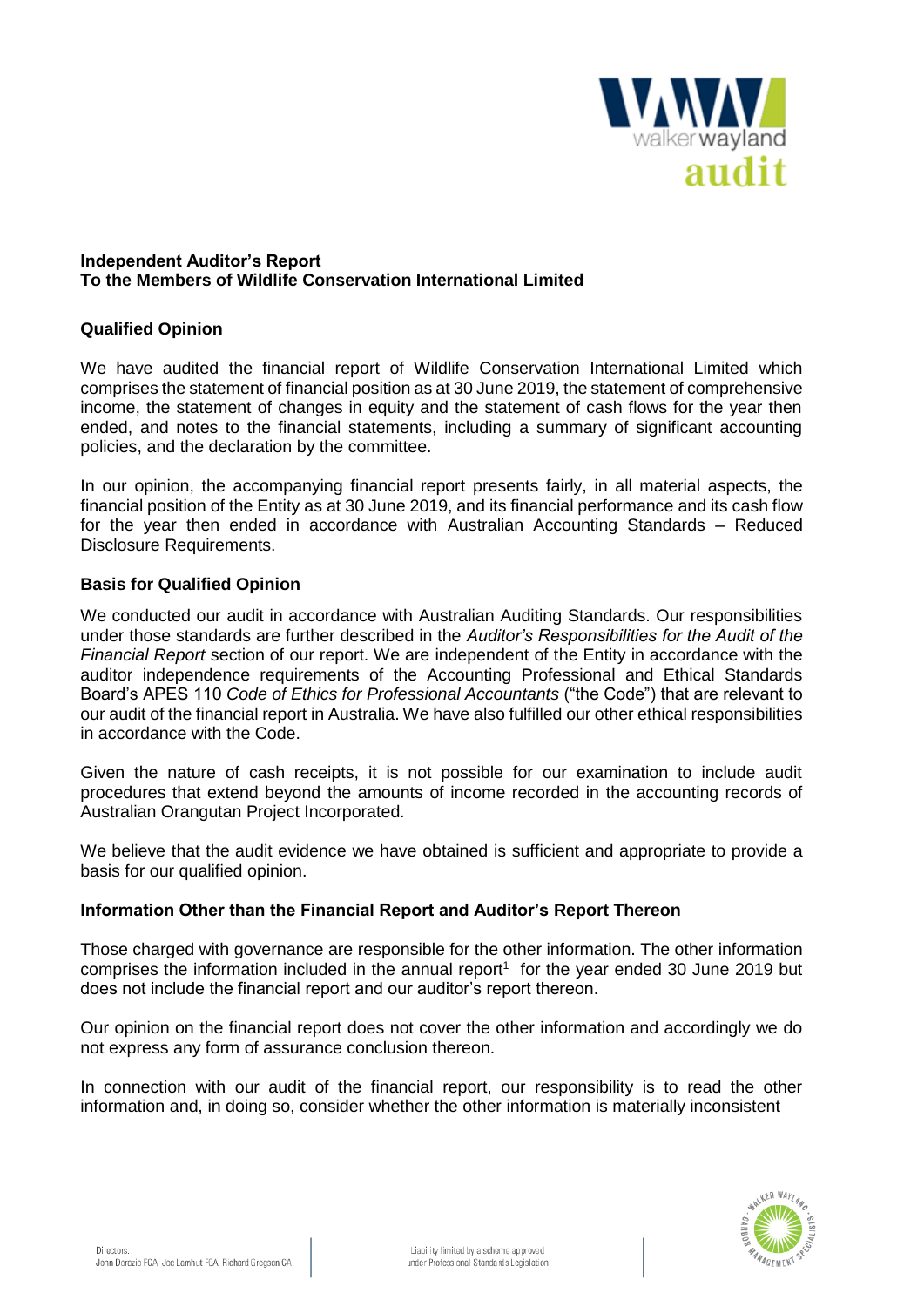

with the financial report or our knowledge obtained in the audit or otherwise appears to be materially misstated.

If, based on the work we have performed, we conclude that there is a material misstatement of this other information, we are required to report that fact. We have nothing to report in this regard.

#### **Responsibilities of The Committee for the Financial Report**

Management is responsible for the preparation and fair presentation of the financial report in accordance with Australian Accounting Standards – Reduced Disclosure Requirements and for such internal control as management determines is necessary to enable the preparation of the financial report that is free from material misstatement, whether due to fraud or error.

In preparing the financial report, management is responsible for assessing the Entity's ability to continue as a going concern, disclosing, as applicable, matters related to going concern and using the going concern basis of accounting unless management either intend to liquidate the Entity or to cease operations, or have no realistic alternative but to do so.

The Committee are responsible for overseeing the Entity's financial reporting process.

#### **Auditor's Responsibilities for the Audit of the Financial Report**

Our objectives are to obtain reasonable assurance about whether the financial report as a whole is free from material misstatement, whether due to fraud or error, and to issue an auditor's report that includes our opinion. Reasonable assurance is a high level of assurance but is not a guarantee that an audit conducted in accordance with Australian Auditing Standards will always detect a material misstatement when it exists. Misstatements can arise from fraud or error and are considered material if, individually or in the aggregate, they could reasonably be expected to influence the economic decisions of users taken on the basis of this financial report.

As part of an audit in accordance with the Australian Auditing Standards, we exercise professional judgement and maintain professional scepticism throughout the audit. We also:

- Identify and assess the risks of material misstatement of the financial report, whether due to fraud or error, design and perform audit procedures responsive to those risks, and obtain audit evidence that is sufficient and appropriate to provide a basis for our opinion. The risk of not detecting a material misstatement resulting from fraud is higher than for one resulting from error, as fraud may involve collusion, forgery, intentional omissions, misrepresentations, or the override of internal control.
- Obtain an understanding of internal control relevant to the audit in order to design audit procedures that are appropriate in the circumstances, but not for the purpose of expressing an opinion on the effectiveness of the Entity's internal control.
- Evaluate the appropriateness of accounting policies used and the reasonableness of accounting estimates and related disclosures made by the management.